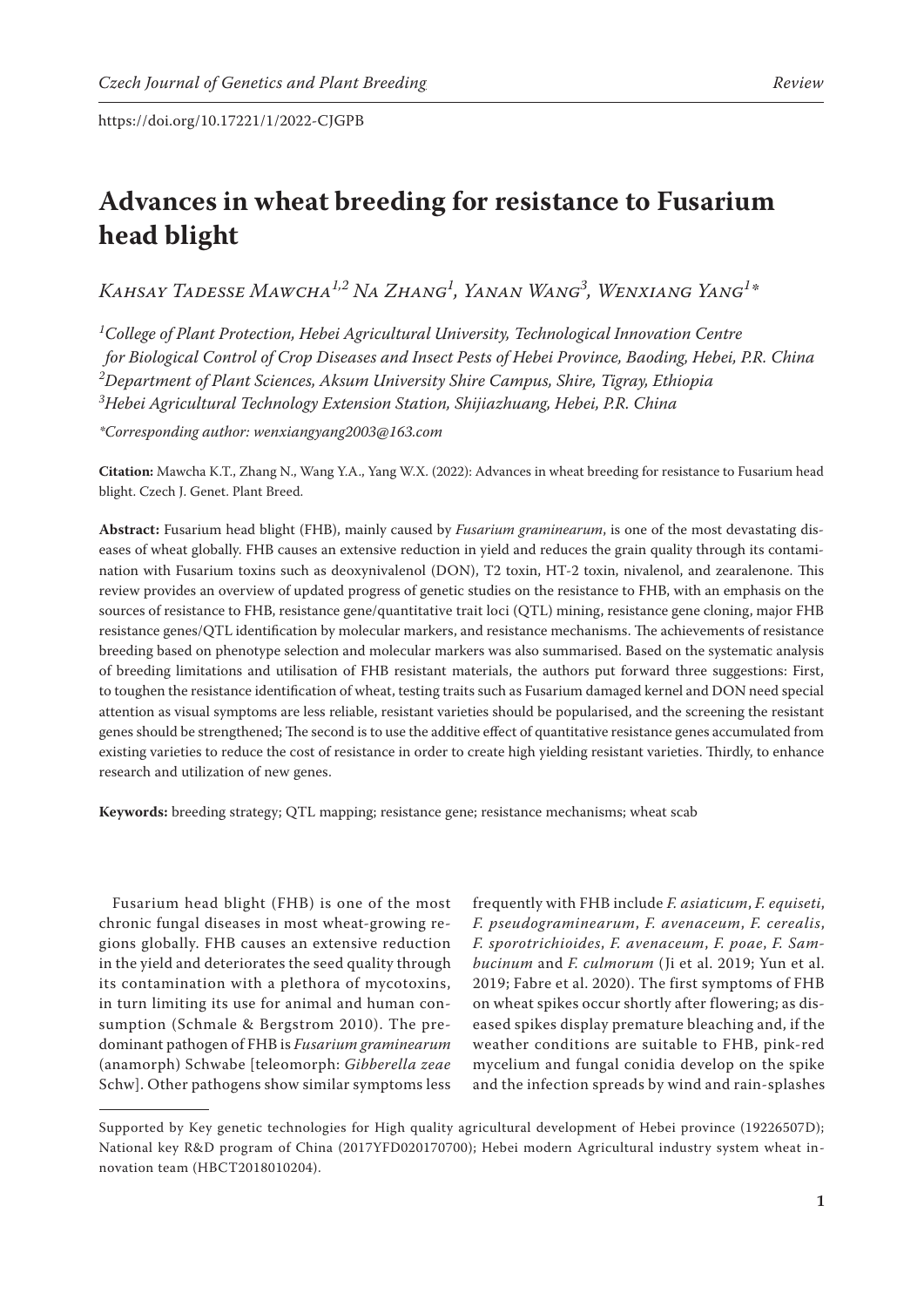to the entire spike of wheat as the pathogen grows and finally the infected kernels become shrivelled and chalky white in colour (von der Ohe 2010). Warm and moist weather is very conducive to the germination and invasion of the ascospore and a successful invasion results in killing the host plant (Geng et al. 2014). *F. graminearum* produces both ascospores and macroconidia: sexual and asexual spores, respectively (Schmale & Bergstrom 2010). FHB causes tremendous economic losses and reduces the quality and quantity of the wheat grain or even the failure of the seed formation (Ma et al. 2020; Khan et al*.* 2020). Yield losses due to FHB rank second after leaf rust and are particularly high in Canada, China, the US Midwest, Paraguay, southern Brazil, Uruguay, and Argentina. (Buerstmayr et al. 2019). For example, FHB caused 30–70% yield losses in Argentina in 2012 (Palazzini et al. 2015; Laraba et al. 2017), 11.6–39.8% of yield losses between 2000–2010 in Brazil (Reis & Carmona 2013), and 10–70% of yield losses have been reported in China (Zhang et al. 2011; Yun et al*.* 2019). Wheat grains infected by *Fusarium* spp*.* produce a plethora of mycotoxins, mainly deoxynivalenol (DON), the T2 toxin, the HT-2 toxin, nivalenol, and zearalenone (Miller & Ewen 1997). These toxins are among the fungal mycotoxins that cause deleterious health effects to humans and livestock, and make the grain unfit for international markets (Foroud et al. 2019; Khan et al*.* 2020). DON mainly produced by *F. graminearum* is the most potent inhibitor of eukaryotic protein biosynthesis by binding to the ribosome and can transport and affect the dopaminergic receptor in the brain (Herter et al. 2019). Fungicide classes including Tebuconazole, Triazoles, and Prochloraz are known as the most effective chemicals to prevent and suppress the FHB pathogen and reduce Fusarium toxins that contaminate wheat grains despite the resistance and environmental concerns.

Hence, the use of genetic resistant cultivars is an appropriate strategy. Traditional cross breeding involves the repeated evaluation of breeding lines under field or greenhouse conditions. This method is normally labour-intensive, time-consuming, and liable to be influenced by environmental conditions. Thus, it is appropriate to supplement the phenotypic selection with marker-assisted selection for FHB resistance (Anderson et al. 2007). In the last three decades, the search for host plant resistance based on phenotypic selection has made excellent progress in producing several wheat breeding lines with the best levels of FHB resistance. However, this has been hindered by the complexity of resistance genetics and the deficiency of the available FHB resistant germplasms. Besides, recent reports showed that among the five resistance types, type I and type II resistances are controlled by distinct genetic factors (Ma et al. 2020). FHB resistance in wheat is controlled by polygenics and is prone to be influenced by the environment (Bai & Shaner 1994). Besides, the expression of resistance is highly dependent on the environment, the pathogen, and the host (Randhawa et al. 2013), this is another challenge added to the complexity of breeding and phenotypic selection. To obtain improved cultivars resistant to FHB, many resistant identification methods have been used and a large number of breeding resources have been screened using molecular markers in the last decades. More than 400 resistant quantitative trait loci (QTL) have been identified so far (Buerstmayr et al. 2009; Jia et al. 2018; Ma et al. 2020) mainly located on chromosomes 5A, 3B, 6B, 6D, and 7D (Lin et al. 2004; Ren et al. 2019). The first QTL for type II resistance was identified in the Chinese wheat Sumai 3 on chromosome 3BS. This QTL was characterised by molecular markers and named *Fhb1* (Guo et al. 2003). *Fhb1* has recently been cloned from Sumai 3 (Rawat et al. 2016). QTLs, named *Fhb*2 and *Fhb4* were found to confer type II resistance have been identified and located on chromosome 3BS and 4B, respectively (Xue et al. 2010). The identification of FHB-resistant genes by molecular markers, the mapping of FHB resistant QTL (Cuthbert et al. 2007; Qi et al. 2008; Guo et al. 2015; Li et al. 2019a; Steiner et al. 2019), and the cloning of *Fhb1* and *Fhb7* (Li et al. 2019a; Wang et al. 2020), opened opportunities of getting easy-to-use markers and facilitated marker-assisted FHB resistance breeding. As a result, significant noble FHB resistant sources have been obtained thus far.

### **Progression wheat breeding for resistance to FHB**

S**ources of resistance breeding to FHB.** The resistance sources to FHB with the most potential are innate (native) sources. They are more suitable to use compared to non-native sources due to their better agronomic and higher adaptability and postharvest quality traits. In the early 1920 s, screening of germplasms for FHB resistance was conducted for the first time in the United States (Atanasoff 1920) and resistant germplasm for breeding purposes have been distributed since 1985 (large trial network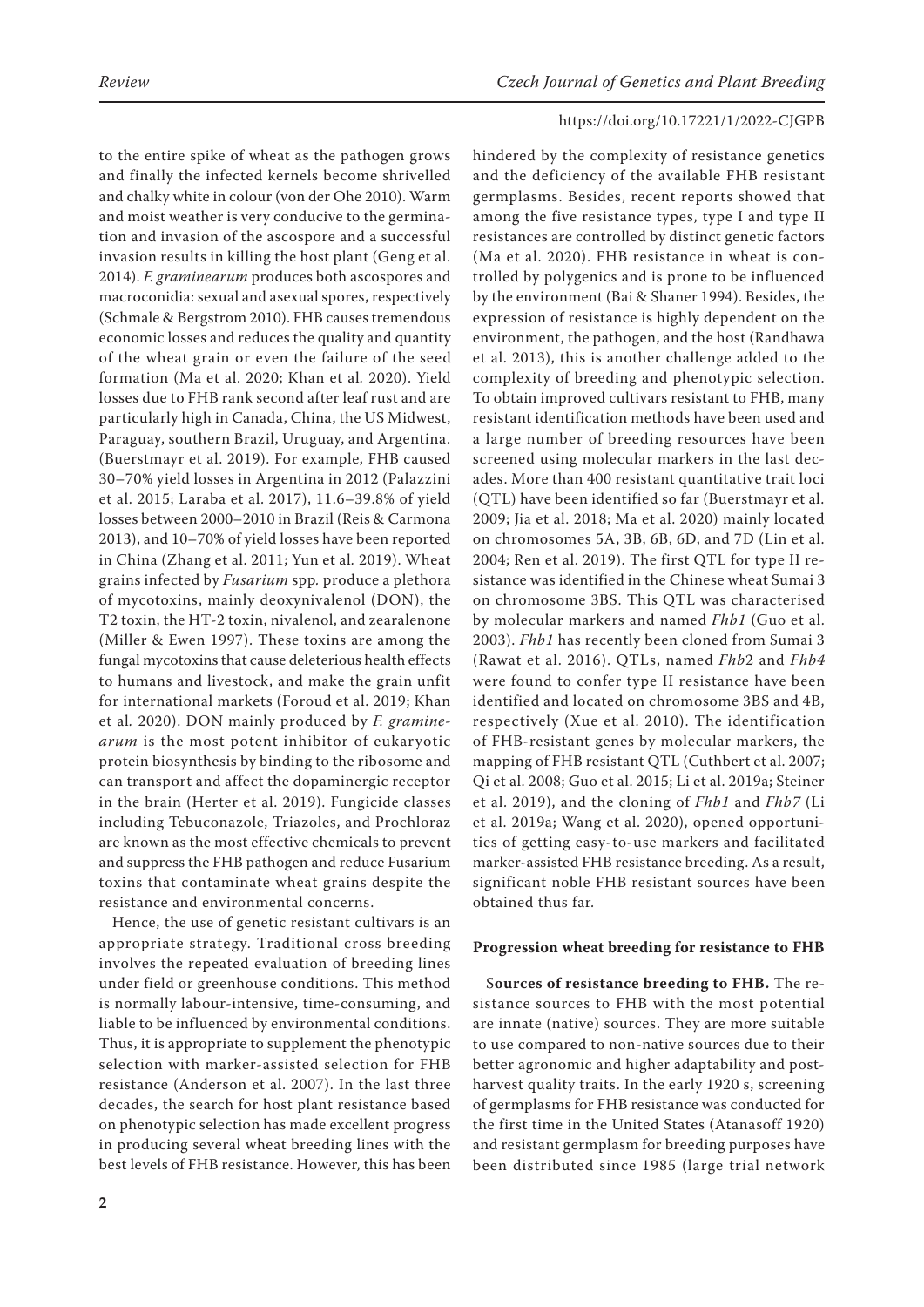of the US wheat and barley scab initiative) (https:// scabusa.org/). The most widely known native FHB resistance cultivars include Coker 9474, Massey, Ernie, Goldfield, Foster, Hondo, Patton, Roane, Heyne, McCormick, Wesley, NC-Neuse, Truman, INW0304, IL94-1653, Bess, Cecil, NY88046-8138, INW0411, and USG3555 (Liu et al. 2007; Murphy et al. 2019; Zhu et al. 2019a).

In China, the collection, identification, and application of wheat germplasm resources resistant to FHB have been developed since the 1940 s (Ma et al. 2019). Improved and local varieties are the two main types of wheat FHB resistance sources that are widely in use nowadays. Sumai 3, Jingzhou 1, Wangshuibai, Wuhan 1, Baisanyuehuang, *Haiyan* species, and their derivatives, etc., are examples of the improved local varieties (Zhang et al. 2018). The local varieties are the wheat-related species resistance germplasms, such as *Leymus*, *Elytrigia*, and *Roegneria*. The first and largest germplasm screening for resistance of wheat to FHB was conducted in 1974 on 34 571 accessions composed of 23 434 domestic, 9 184 common wheat, 1 557 other rare resources of *Triticum*, 26 *Aegilops*, and 170 triticale materials. Of the 1 765 germplasm resources with intermediate resistance or above, 92.2% were Chinese, 71.2% were improved varieties and 28.8% were local varieties (Cainong et al. 2015; Guo et al. 2015: Ma et al. 2020). From the common wheat and landraces, 5.2% of the accessions were identified as moderately resistant.

This was the most comprehensive identification and screening of wheat FHB resistance sources in the world. It set a good foundation for wheat resistance breeding in China and the world (Li et al. 2019a). 2 141 wheat lines from CIMMYT were evaluated for FHB resistance in Shanghai and no resistant line was found, the percentage of moderately susceptible lines was less than 1% (Wang et al. 2018). Wan et al. (1987) studied the level of resistance to FHB in 1 076 wheat cultivars from China and abroad and only 30 wheat cultivars showed resistance. Ninety-five landraces, (64 Chinese accessions, 24 Japanese accessions, one Korean cultivar, and six cultivars from the USA) were evaluated for three types of FHB resistance in repeated experiments and most of the accessions (63.2%) were moderately resistant (MR) or moderately susceptible (MS) (Yu et al. 2008). The resistance of 762 wheat varieties in the Huang-Huai wheat region to FHB was identified by surface inoculation. 148 varieties with moderate resistance to FHB were selected, accounting for 19.4% of the tested varieties. Furthermore, only

ten stable wheat varieties with moderate resistance to FHB were selected by single flower drip inoculation (Zhang et al. 2020).

Wheat landraces and wild relatives can also be a good source of novel FHB resistance. The most potent levels of FHB resistance were identified in *Leymus racemosus* (Tein.) Tzvelev (syn *Elymus giganteus* Vahl.), *Roegneria kamoji* (Ohwi) Ohwi ex Keng (syn. *E. tsukushiensis* Honda), and *R. ciliaris* (Trin) Nevski (syn. *E. ciliaris* (Trin) Tzvelev) (Weng & Liu 1989; Chen et al. 1995, 2005; Weng et al. 1995). A study on FHB resistance and the cytogenetics of intergeneric hybrids of *Triticum aestivum* L. with *Roegneria c.* Koch (*Agropyron*) species revealed that *Roegneria ciliaris* (*Agropyron ciliare,*) and *R. kamoji* (*Agropyron tsukushiense* var. *transiens*) were highly resistant to FHB (Weng & Liu 1989). *Fhb7* was found in *Thinopyrum ponticum* (Guo et al. 2015). Seven moderate resistance and five high resistance varieties were identified from the *Aegilops tauschii* accessions (Brisco et al. 2017). *T*. *carthlicum*, *T*. *dicoccoides*, *T. dicoccum*, *T*. *durum*, *T*. *polonicum*, *T*. *turanicum*, *T*. *paleocolchicum*, and *T*. *turgidum* are the core collections of tetraploid wheat subspecies, and various unique genes resistant to different major wheat diseases and insect pests have been transferred from these subspecies into common wheat and are widely used in wheat breeding worldwide (Fedak 2015).

For example, many accessions of *T. dicoccoides* (Oliver et al. 2007), *T*. *dicoccum, T*. *carthlicum* (Oliver et al. 2008), and *T*. *polonicum* were identified to have moderate to high levels of FHB resistance. Other *T*. *dicoccoides* accessions that carry moderately resistant genes include Mt. Hermon#22 and Mt. Gerizim#36 (Buerstmayr et al. 2003), PI478742 and PI481521 (Kumar et al. 2007), the tetraploid lines Tunisian 7 and Tunisian 34 (Huhn et al*.* 2012), and some *T*. *carthlicum* accessions for Type II resistance, Td161 for the overall FHB resistance (Buerstmayr et al. 2012), and *T. dicoccum* BGRC3487' for type I resistance. The homologues of *Fhb7* were detected in several genera in *Triticeae*, including 37 *Thinopyrum*, *Elymus*, *Leymus*, *Pseudoroegneria*, and *Roegneria* (Guo et al. 2021). Seven FHB resistance genes have been identified and have been designated as *Fhb1*-*Fhb7* so far, of which, *Fhb1* and *Fhb2* are derived from Sumai 3 (Cuthbert et al*.* 2006, 2007), *Fhb3* is derived from *Leymus racemosus* (Qi et al. 2008) *Fhb4* and *Fhb5* are derived from Wangshuibai and Sumai 3 (Xue et al. 2010), *Fhb6* is derived from *Elymus tsukushiensis* (Cainong et al. 2011), and *Fhb7*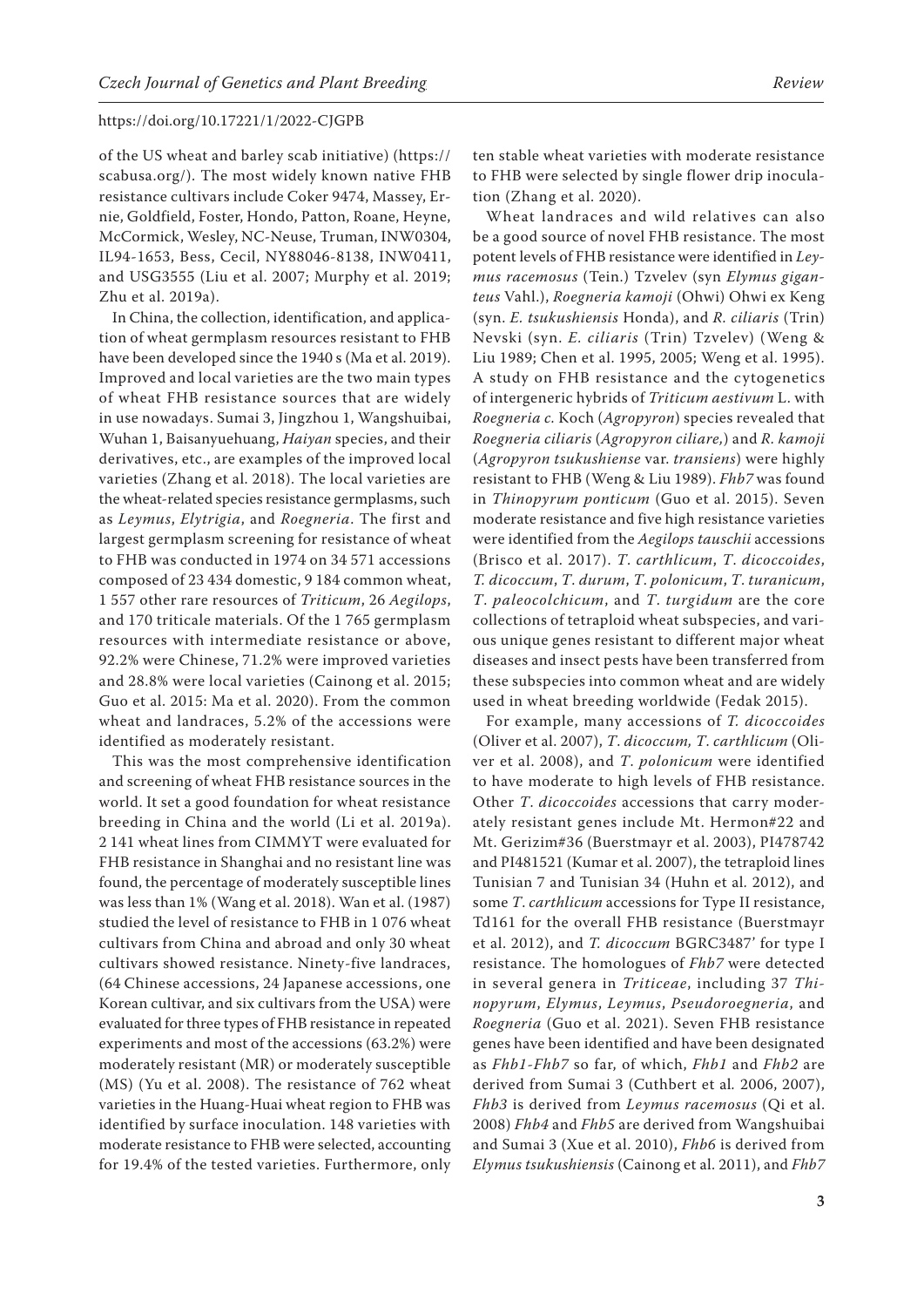is derived from *Thinopyrum ponticum* (Guo et al. 2015). The selection and creation of new wheat materials with resistance to FHB by a relative species can provide new germplasm resources for wheat breeding.

**Methods of investigating physiological resistance to FHB.** The resistance types can be evaluated by using different inoculation methods. Type I resistance can be evaluated by the method described by Yoshida et al. (2007). In short, the inoculation can be performed at the flowering stage and the pathogen suspension should be applied at the centre of each spikelet, and the temperature (18–25 °C) and relative humidity (90–100%) for the inoculated spikes should be adjusted to facilitate the invasion of the pathogen for at least 24 h. The percentage of the diseased spikes can be determined visually based on a 0–9 scale following the method described by Patton-Ozkurt et al. (2009). *Fusarium* sp. infection to wheat can be controlled using morphological and physiological mechanisms (Gilsinger et al. 2005). Plant morphological traits involve the adjustment of the time and conditions that are not suitable to cause infection. The heading date, flowering time, plant height, (Buerstmayr & Buerstmayr 2016), and the presence of awns (Mesterházy 1995) have been associated with type I resistance and FHB severity (Gilsinger et al. 2005). The physiological approach, on the other hand, involves the utilisation of biochemical pathways to secrete chemicals that have the potential to suppress the growth of the pathogen after the initial infection (Mesterházy et al. 1999). Some other more stable FHB resistance QTLs occur at the same location with major genes such as *Rht8* (McCartney et al. 2016), *Vm-A1* and *Rht-D1*(He et al. 2019). The *Rht1* and the *Q* genes affects the flowering, plant height and spike related traits. Generally, type I resistance is common in barley and rare in wheat. It is mainly contributed by the spike morphology (Mesterházy 1995), and activated by the innate immune response (Foroud et al. 2012). More studies are needed on the role of type I resistance to FHB.

Type II resistance is usually evaluated by a single floret (spikelet) inoculation that injects an inoculum onto a central spikelet of a spike (point inoculation) both in field and greenhouse experiments and expressed as the spread of the infection within the spike. Several previous studies reported that type II resistance can cause the cell wall thickening of wheat rachis nodes and result in mycotoxin decomposition (Li et al. 2017), the most stable and utilised type of resistance attributed by various resistant genes.

Generally, spraying the inoculation is considered as a way of measuring the overall or total resistance of wheat to FHB (Mesterházy 2017), effective for type I and type II resistance, but it is also appropriate to provide grains for evaluating the FHB resistance, DON resistance to kernel infection, and also the tolerance, as explained by Mesterházy (1995) and Mesterházy et al. (2015). Type III resistance is highly correlated with type I and type II resistance and it is usually used to describe the resistance to the mycotoxin accumulation (Rudd et al. 2001).

In addition, the used threshing method significantly affects the accuracy of the type III resistance assessment. During harvesting time, Fusarium-damaged kernels (FDK) that have a high level of DON can be blown out (Mesterházy et al. 1999), hence, the DON measurement may not represent the actual amount of DON produced in the cultivars being tested. Besides, a low FHB tolerance and FDK were described as two additional types of resistance (Mesterházy 1995). In a four-year experiment, the correlation among the FDK, FHB, and DON was determined all being significant at *P* = 0.001. The FDK/DON correlation was much closer than the FHB/DON correlation (Mesterházy et al. 2018). The issue of food safety cannot be identified from the FHB disease index and FDK result. Without identifying the toxin level, the safety factor cannot be detected and identified from the cultivar's data (Mesterházy et al. 2015). Cuthbert et al. (2007) defined the FKD as the kernels that are shrivelled, light weight, and chalky white or occasionally pink. The frequency of FDK can be calculated as the number of damaged kernels among the total examined kernels per plot. A negative correlation between the FHB disease resistance and the DON grain contamination was reported by previous studies (Bai et al. 2001), but not in others (Mesterházy et al. 1999; Wiśniewska et al. 2014). Another study conducted by Somers et al. (2003) suggested that the DON accumulation and FHB resistance might be controlled by independent genetic factors, whereas other studies reported that type II resistance might be more associated with a low DON content (Lemmens et al. 2005; Chen et al. 2006). The discrepancy among studies is that most of the FHB resistance evaluations focused on the visual head symptom, and cultivars that have low visual symptoms may be discarded due to the high percentage of FDK. In most cases, FDK and DON are generally neglected. This could be one reason that the visual FHB index and the FDK do not cor-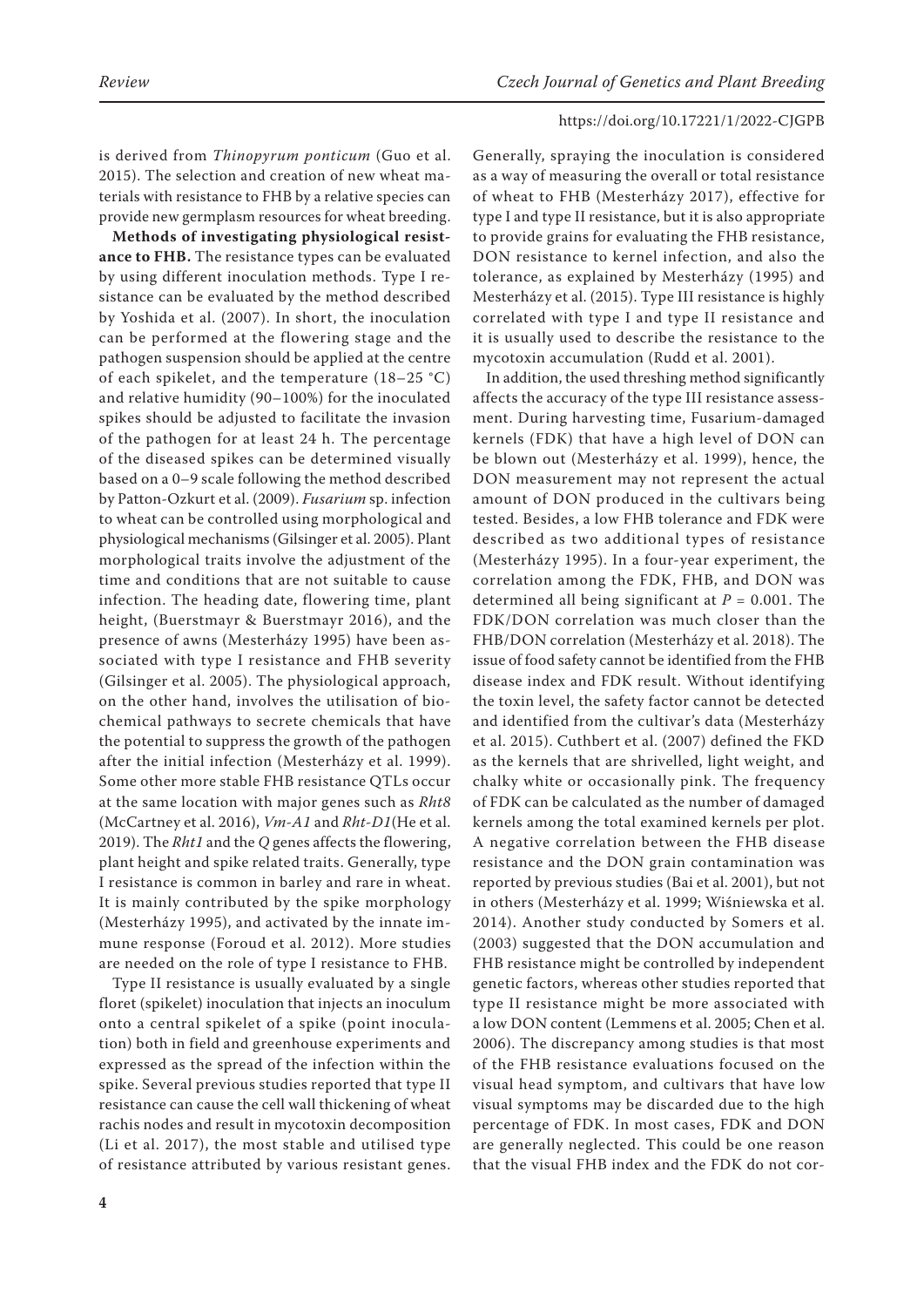relate. The tissue and assay method used for the DON evaluation, the threshing method, the stage of plant development during FHB infection, the degree of FHB resistance of evaluated genotypes, the disease development and factors related to the inoculation time/method could be another reason (Mesterházy et al. 2015).

DON and FDK were introduced as additional resistance types by resistance to DON and resistance to kernel infection (Bai et al. 2001). Therefore, analysing the response of cultivars to different parameters is needed as it may affect one's breeding method. The data on DON is very important when it comes to food safety. Some lines showed a low field FHB index due to type I and type II resistance that resulted in fewer kernel infections and lower DON content levels (Bai et al. 2001). Type V resistance is evaluated by measuring the DON content in the harvested grains using an enzyme-linked immunosorbent assay (ELISA) (Qiu et al. 2015). Previously, Ran et al. (2013) reported that determining DON using ELISA is the most preferred due to its specificity, stability, simplicity, and high throughput, but is only used for one mycotoxin, which means it can be used for a limited number of antibody-binding sites. In addition, ELISA is less accurate and sensitive than conventional chromatographic assays. Most advanced and powerful chemical analysis methods, like gas chromatography-mass spectrometry (GC-MS) or liquid chromatography-mass spectrometry (LC-MS), are used by many labs due to their higher accuracy. Type V resistance is important to the grain end-use quality, such as protein and starch qualities (Rudd et al. 2001). In general, the purpose of quantifying the DON content in the harvested product that would be processed into feed or food is very crucial. The DON content usually shows a significant positive correlation with the fungal biomass (Snijders & Van Eeuwijk 1991).

### **Mapping and cloning of FHB resistance genes**

**Mapping of FHB resistance QTLs.** The resistance genes of FHB can be mapped by a monosomic analysis, chromosome substitution, and QTL mapping. Studies in literature and review articles on germplasm evaluations, marker assisted selection (MAS), and QTL mapping have been thoroughly discussed (Buerstmayr et al. 2019). *Fhb1*, *Fhb2*, and *Fhb3* conferring type-2 resistance were mapped to the wheat chromosome arms of 3B and 6B (Cuthbert et al. 2007). *Fhb4* and

*Fhb5* conferring type-I resistance were mapped to the chromosome arms of 4B and 5A, respectively (Xue et al. 2010). Yu and Wang (1991) used monosomic analysis methods to locate the Pinghujianzimai, Honghudataibao, Yangangfangzhu, and Wannian2 FHB resistant genes. The FHB resistant gene in Pinghujianzimai was located on chromosomes 6D, 7A, 3B, 5B, 6B, 5D, 1D, 2B, and 3D, and the FHB resistant gene in Honghudataibao was located on chromosomes 5D, 7B, 1B, and 4D, conferring moderate resistance, whereas, the FHB resistant gene in Wannian 2 were located on chromosomes 4D and 5A. Likewise, the resistant genes against wheat FHB in U-136.1 were located on chromosomes 6B, 5A, 6D, 1B, and 4B, and the susceptible gene was located on chromosome 2B. The FHB disease resistance genes in Wangshuibai were located on chromosomes 5A, 7A, 4B, 6B, and 5B. Cai et al*.* (2019) have identified 31 QTLs from five recombinant inbred line (RIL) populations, 19 of them were mapped independently on chromosomes 1A, 2B, 2D, 3A, 3B, 3D, 4A, 4B, 4D, 5A, 5D, 6A, 6B, 6D, 7A, and 7D. The QTL on the chromosome arm 3AS and at the distal end of chromosome 3BS were mapped in Baishanyuehuang  $\times$  Wheaton, Huangcandou × Jagger, and Huangfangzhu × Wheaton carrying both QTLs and Wangshuibai × Wheaton and Haiyanzhong ×Wheaton carrying one of the QTLs (Cai et al. 2019). The wheat FHB resistant genes of Frontana were located on chromosomes 3A, 6A, and 4D, and the susceptible genes were located on chromosomes 2A, 2B, 4B, and 7B by analysing the resistance of the population from the cross with the susceptible monomer cultivar Chris (Berzonsky et al. 2007). Yan et al. (2021) investigated the genetic bases of Y158 for FHB resistance and six QTLs with better resistance were identified. Among these QTLs, one was for type I resistance (Qfhi.nau-2D) and one was for type II resistance (Qfhs.nau-2A) (Yan et al. 2021). On the other hand, Zhu et al. (2020) identified five QTLs on chromosome 1AS, 2DL, 5AS, 5AL, and 7DS from Chinese elite lines. The number of mapped QTLs in the A, B, and D in the wheat sub-genomes were 192, 238, and 121, respectively. Eighty-one QTLs on chromosomes 3B, 58 QTLs on 5A, and 57 QTLs on chromosome 2D were the ones that showed the largest amount of the mapped regions (Venske et al. 2019). Among the reported QTLs, the most commonly mapped trait was type II resistance (41.5%) and the less mapped trait was type I (11.5%) resistance (Venske et al. 2019). No QTL was reported related to type V resistance. The type of resistance, sources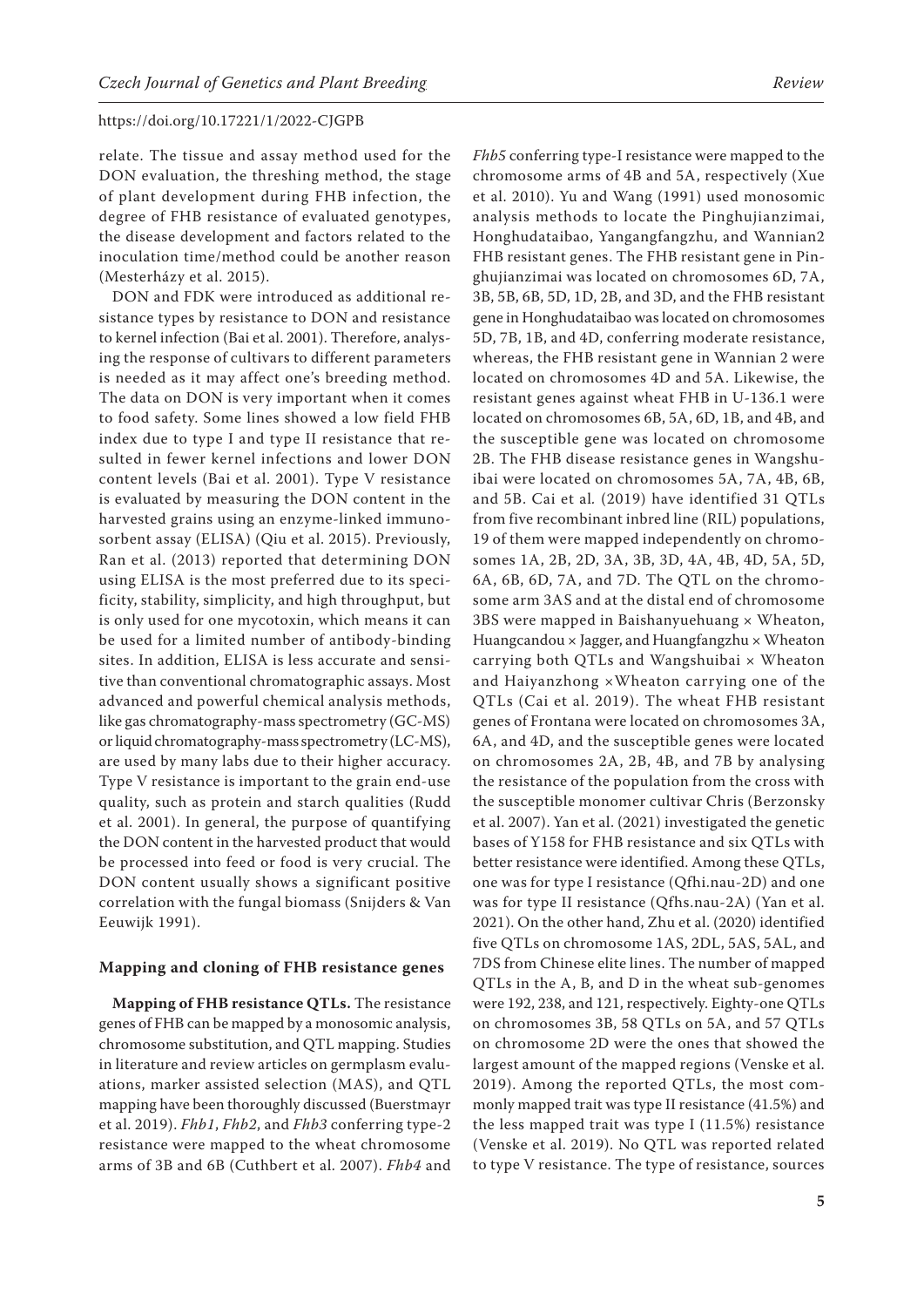of resistance, and corresponding chromosome loca tions are summarised in Table1 and [Table S1](https://www.agriculturejournals.cz/publicFiles/401380.pdf) in the Electronic Supplementary Material (ESM).

**Major FHB resistance genes/QTL identified by molecular markers.** Nowadays, several FHB QTLs for various types of FHB resistance have been identified and located on the 21 wheat chromosomes (Buerstmayr et al. 2019; Jemanesh et al. 2019). *Fhb1* was the first QTL identified from the Chinese wheat Sumai 3 and confers to type II (pathogen spread) and type resistance (Anderson et al. 2007). Furthermore, *Fhb1* enhances the conversion of the DON toxin into a less toxic form called DON-3-glucoside playing a detoxifying role (Lemmens et al. 2005). This gene was sequenced and cloned by Rawat et al. (2016) and the *PFT* (pore-forming toxin-like) gene was respon sible for the resistance at the *Fhb1* locus (Su et al *.* 2019). Recent studies showed the gene *TaHRC* was proposed as the candidate gene for *Fhb1* (Su et al. 2019; Li et al. 2019b). Most of (60.90%) the studies on resistant genes were focused on *Fhb1* because it is the most stable and has been found to limit the severity of the FHB disease tremendously. Besides, MAS is used to incorporate its resistance in host resistance breeding programmes (Buerstmayr et al. 2009). Xgwm533, Xbarc133, and Xgwm493 sim ple sequence repeat (SSR) markers have been used in mapping *Fhb1* (Cuthbert et al. 2006; Hao et al. 2020), however, the most important and most com monly used codominant marker for *Fhb1* is Xumn10 (Liu et al. 2019).

*Fhb2* is an important QTL identified in a recom binant inbred mapping population from the cross of BW278 × AC Formost, and located on the chro mosome arm 6BS. *Fhb2* confers type II resistance and studies carried out in the greenhouse showed that cultivars with *Fhb2* had a 56% less FHB sever ity index (Cuthbert et al. 2007). *Fhb2* was mapped between Xgwm133 and Xbarc79 with Xgwm644 SSR markers and located on the chromosome arm 6BS from Sumai-3 (Cuthbert et al. 2006) and it accounted for 21% of the variation (Yang et al. 2005). It was reported not only in Chinese landraces, but also in landrace sources from other countries including DH181 from Canada, Blackbird from Persia, Patton from the USA, Arina, and Apache from Europe (Bai et al. 2018).

*Fhb3* was obtained from *Leymus racemosus,* a nonnative wheat-related species. It is a useful QTL located on the chromosome arm 7A and was mapped between the gwm471 and gwm233 molecular mark -

|                        | Table 1. Major Fusarium head blight (FHB) resistance genes, resistant wheat germplasms and their flanking SSR molecular markers |                     |                |               |                               |                      |                        |
|------------------------|---------------------------------------------------------------------------------------------------------------------------------|---------------------|----------------|---------------|-------------------------------|----------------------|------------------------|
| Resistance gene/QTL    | Resistant source                                                                                                                | Marker name         | Marker<br>type | Chr.          | temperature (°C)<br>Annealing | Fragment<br>$(bp)^1$ | Reference              |
| Fhb1                   | Sumai-3                                                                                                                         | Xgwm493, Xgwm533    | SSR            | 3BS           | 58                            | 197                  | Xue et al. (2010)      |
|                        | Wangshuibai                                                                                                                     | Xumn10              | KASP           | 3BS           | 8                             | $241 - 242$          | Liu et al. (2008)      |
| Fhb <sub>2</sub>       | Sumai-3, Wangshuibai, Ning894037                                                                                                | gwm133, gwm644      | SSR            | 6BS           |                               | 121                  | Cuthbert et al. (2007) |
| Fh <sub>b3</sub>       | Leymus racemosus                                                                                                                | gwm471, gwm233      | SSR            | $7\text{\AA}$ | 50                            | 166                  | Xue et al. (2011)      |
| Fhb4                   | Wangshuibai, Becker, and IL-95-1653                                                                                             | Xhbg226, Xgwm14     | SSR            | 4BS           | 55                            | 166                  | Cuthbert et al. (2006) |
| Fh <sub>b5</sub>       | Wangshiubai, Wuhan1, Becker, IL 95-1653                                                                                         | Xgwm415, Xgwm304    | <b>SSR</b>     | 5A            | ತ                             | 176                  | Xue et al. (2010)      |
| Fhb6                   | Elymus tukushiensis                                                                                                             | Xbarc133, Wg1s_snp1 | SSR, KASP      | 1AS           |                               | 125                  | Cainong et al. (2015)  |
| Fhb7                   | This                                                                                                                            | Xcfa2240, XsdauK66  | SSR            | <b>SCLZ</b>   |                               | 181                  | Guo et al. (2015)      |
| $Qfhb, nau - 2B$       | CJ9306, Ning8940                                                                                                                | Xwgrb156,1wgrb1410  | SSR            | 3BS           | 8                             | $125 - 190$          | Cuthbert et al. (2007) |
| $Q$ fhs.ndsu-3AS       | CM820                                                                                                                           | Xwgc501, Xwgc510    | SSR            | 3A            | 8                             | $100 - 125$          | Cuthbert et al. (2007) |
| DNA fragment base pair |                                                                                                                                 |                     |                |               |                               |                      |                        |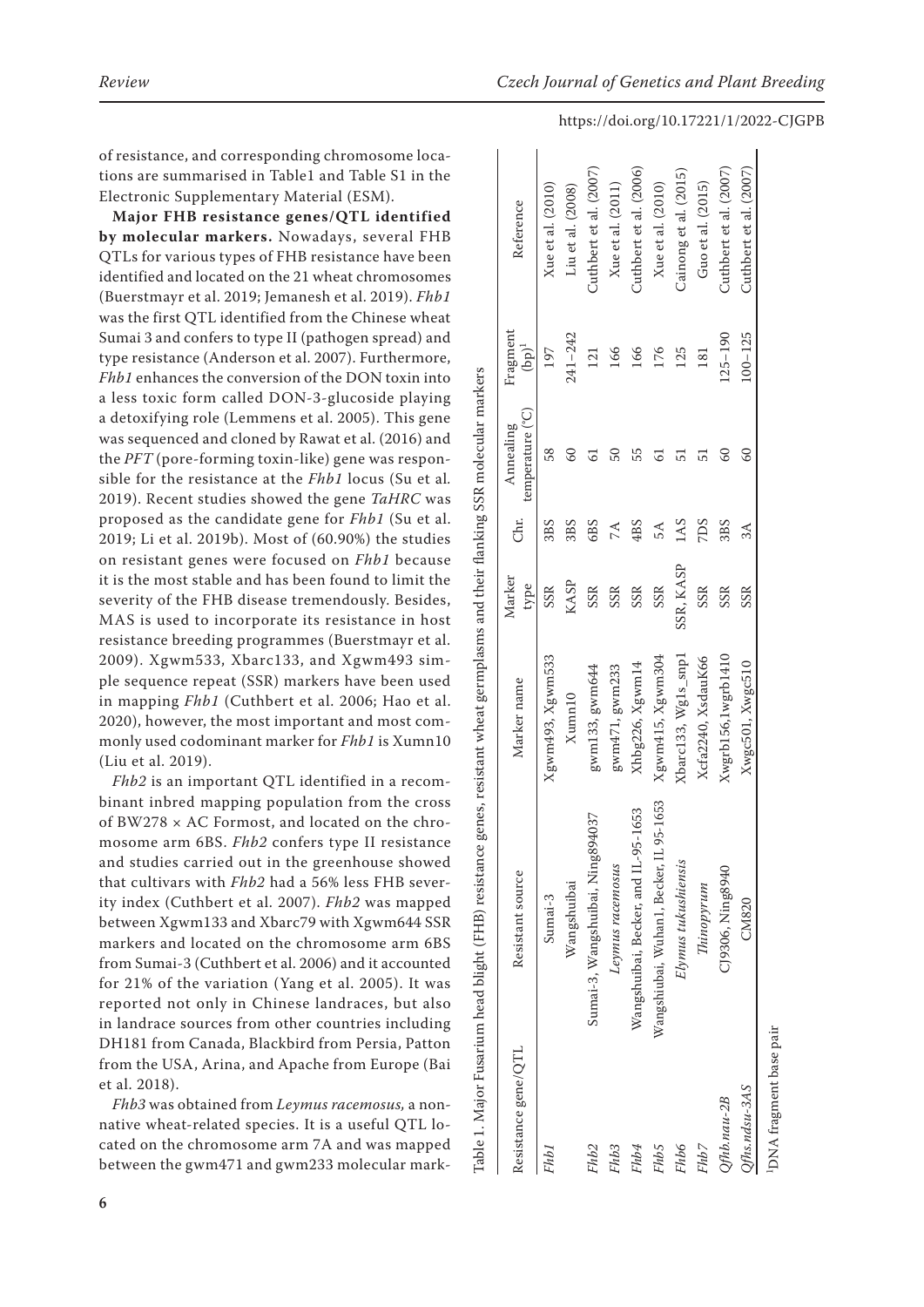ers. This QTL was identified in the wheat–*Leymus* cross line (Zhu et al. 2019b). Studies carried out in the greenhouse and field suggest that the cultivars with *Fhb3* had large levels of resistance, but mainly type II resistance. Nevertheless, the effects were not significantly different from Sumai-3. Some QTLs against FHB disease expansion were also found in the resistance evaluation to FHB in wild wheat relatives, including *Fhb3*, *Fhb6*, and *Fhb7*. *Fhb3* was derived from Daliancao 7r#1S (Qi et al. 2008). *Fhb4* (Qfhi. nau-4B), is an essential gene for type I resistance, and was mapped between the flanking markers, Xhbg226 and Xgwm149, and located on chromosome 4B (Xue et al. 2010), and was further located between Xmag8894 and Xmag8990 with a genetic distance of 0.14 cM (Jia et al. 2018). This QTL was fine-mapped with a recombinant inbred line population obtained from the cross of a susceptible parent (Nanda2419) and a resistant parent (Wangshuibai) (Jemanesh et al. 2019). Resistant cultivars carrying *Fhb4* showed 60% less infection than cultivars not carrying *Fhb4* (Xue et al. 2010). *Fhb4* is present in Wangshiubai (Xue et al. 2010), Wuhan1 and in several US germplasm sources, such as Becker and IL-95-1653 (Liu et al. 2009). *Fhb5* is identified in Wangshiubai and is located on the chromosome arm 4B (Xue et al. 2010). It is flanked by the Xgwm304 and Xgwm415 SSR molecular markers. This QTL is important for type-I resistance and accounts for 16.6–27% of the phenotypic variation for the FHB severity (Lin et al. 2006).

*Fhb6* was mapped by QTL on the translocation line T1AL and located on chromosome 1AS. 1ASs-LETs#1S was constructed by a cross between *Elymus tsukushiensis* and wheat (Cainong et al. 2016). Many genetic loci in wheat affect the FHB resistance though most only have minor effects, only a small number display a stable major effect on the FHB resistance (Guo et al. 2015). *Fhb7* is located on wheat chromosome 7DS which was derived from the alien species called *Thinopyrum ponticum*. *Fhb7* is a stable gene and it has a major QTL with a major effect on the FHB resistance (Zhang et al. 2011) which was located on 7LL (7DS) and 7EL2 (7D) by the e-chromosome substitution system of the *Thinopyrum elongatum*. Guo et al. (2015) located the gene within the range of markers Xsdauk66 and Xcfa240, with the genetic distance between the markers being 1.7 cM. Recently, *Fhb7* was mapped by Wang et al. (2020) to the distal end of the 7EL based on the recombinant inbred line population from a cross between an FHB-resistant line (7D/7E2) and an FHB susceptible line (7D/7E1). Table 1 presents the FHB-resistant genes identified in wheat cultivars using molecular markers and their flanking molecular markers.

**Map-based cloning of FHB resistance genes.** Among the seven *Fhb* resistance genes, *Fhb1* and *Fhb7* have been cloned so far. A pore-forming toxin-like gene at *Fhb1* was first cloned by map-based cloning and reported to confer FHB resistance in wheat (Rawart et al. 2016). *Fhb1* was discovered in the Chinese germplasm and is the most stable and has a major effect on the FHB resistance in wheat (Su et al. 2019). *Fhb1* was cloned recently by Li et al. (2019a) and Su et al. (2019) simultaneously. This creates an opportunity to obtain breeder-friendly molecular markers and improves the use of marker-assisted FHB resistance breeding (Yan et al. 2021). Resistance to FHB is controlled by many QTLs (polygenic), it can be affected by the environment and a direct MAS is difficult especially when we have QTLs with minor effects. Several studies have shown that the phenotypic selection was a more effective screening method for FHB as it integrates the unknown and known QTLs with their unknown interactions (Wilde et al. 2007, 2008; Miedaner et al. 2008). In an experiment that evaluated the Sumai-3 background, CM 82036 reported that the 5A and the QTL *Fhb-1*combination reduced the FHB symptoms by 55% and DON ones by 78% (Miedaner et al. 2006). Another study reported 17 QTLs with a good phenotyping approach, some of them influenced the FHB response, others the FDK and DON, some the FHB + FDK, and only four of them influenced all three traits (Szabó-Hevér et al. 2014).

*Fhb7* was successfully cloned from the *Elymus* triticeae genome and its molecular resistance mechanisms were also characterised (Wang et al. 2020). In addition, *Fhb7* confers resistance to various *Fusarium* chemotypes such as *F. pseudograminearum* for crown rot and *F. asiaticum*, the most dominant FHB causing pathogen in southern China. Wang et al. (2020) confirmed that *Fhb7* transgenic plants found significantly smaller lesions than non-transgenic plants for all of the tested *Fusarium* species. This gene protects plants from *Fusarium* pathogens causing cytotoxic damage by enzymatic conversion and detoxifying trichothecene via de-epoxidation (Wang et al. 2020). Glutathione S-transferase 35 transcript T26102 was found recently (Guo et al. 2021), which was homologous to *Fhb7* and induced dramatically by *F. graminearum*. Homologues of *Fhb7* were also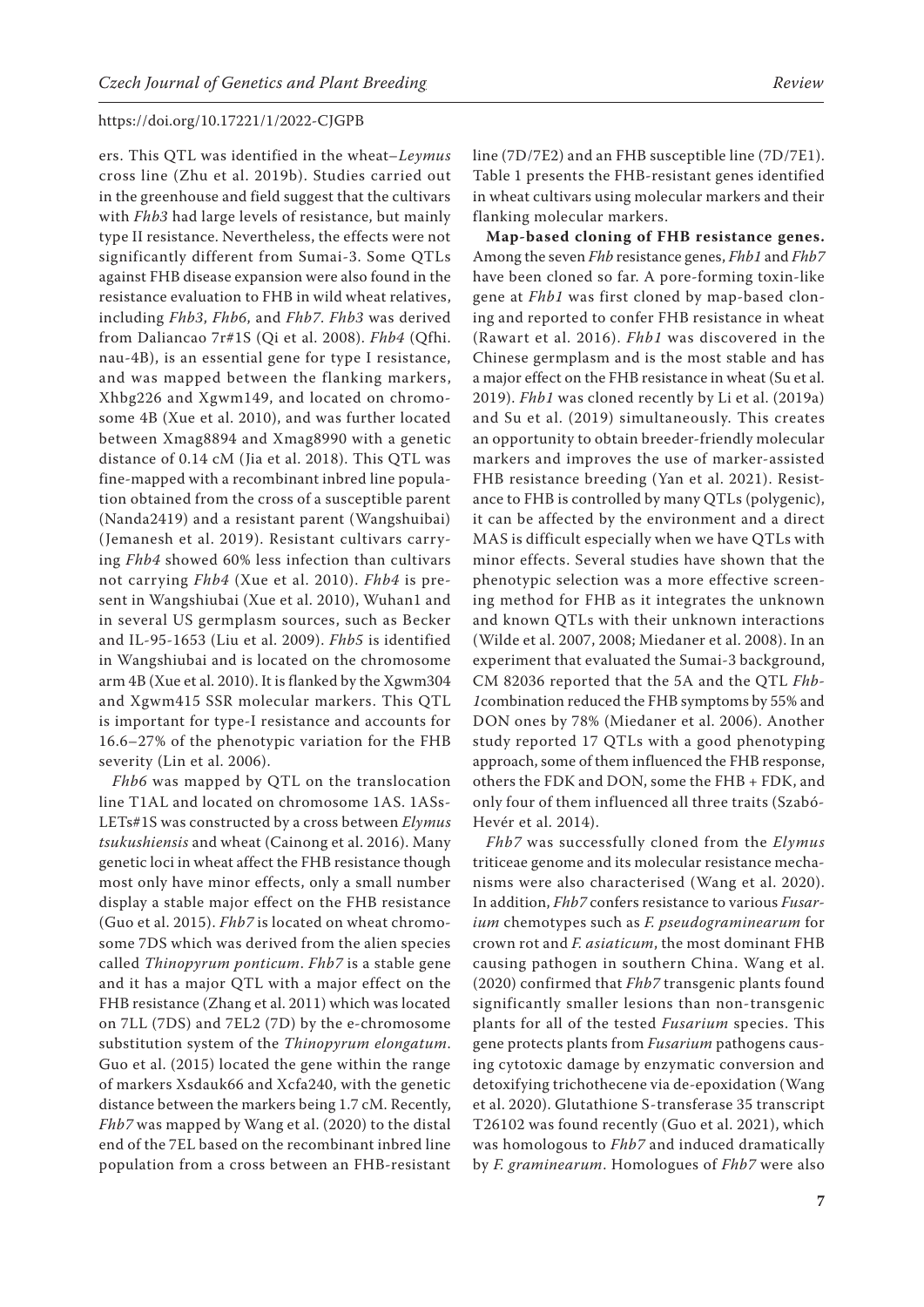detected in several genera in *Triticeae*, including *Thinopyrum*, *Elymus*, *Leymus*, *Pseudoroegneria,* and *Roegneria*. To effectively use these resistance genes (*R* genes) and to better understand their mechanism of resistance in wheat, it is an important task to carry out map-based cloning and genome sequencing of these *R* genes.

### **Resistance mechanisms to FHB**

**Physical and physiological barriers to FHB.** Plants, particularly cereal crops possess various resistance mechanisms that regulate FHB resistance including developmental, morphological, and physiological resistance traits. Morphological structures, such as the flower opening, plant height, (Gilsinger et al. 2005) ear compactness and heading date (Schmolke et al. 2005), and the presence of awns (Mesterházy 1995), have been associated with FHB resistance and influence the FHB development in wheat. Prolinerich proteins or phenols are chemicals or compounds in the physical barrier that may prevent the FHB infection. Resistant wheat cultivars may produce physical barriers to delay the mycelium growth within the wheat spike or release phenolic compounds and triticens that are poisonous to the disease causal organism. As a result, it can protect the wheat spike from quick desiccation during primary infection (Siranidou et al. 2013). Buerstmayr et al. (2021) found a higher induction of expression of the stress and diseased pathway genes in response to *F. graminearum* in the more susceptible lines. The inhibition of these genes in the resistant genotype after the pathogen infection might add to the remodelling of the cell wall during FHB pathogen attack, and, at the same time, the higher expression noticed in the susceptible infected spikes might contribute to the higher invasion of the pathogen in susceptible tissues (Biselli et al. 2018). This study showed the performance of Sumai 3 lines may depend on several defence mechanisms associated with cell wall biosynthesis and volatile organic compound emissions. Expressed products related to the detoxification of enzymes, synthesis of phytoalexins, production of antioxidants and antimicrobial substances, and cell wall modifications were recognised as inducible by *F. graminearum* infections, however, not all caused the differential induction in the susceptible and resistant cultivars, showing some of them participated in the FHB defence mechanisms (Biselli et al. 2018).

The biochemical events that occur during FHB attacks in resistant and susceptible near-isogenic lines are summarised in Figure 2. The basal FHB disease response involving miRNAome includes the alteration of the cell metabolism that causes the prohibition of photosynthesis, the targeting of the hormone signalling, including an auxin signal cascade, the activation of the cell wall strength, superoxide depression activities, and genes that show in pathogen resistance reactions are summarised by Biselli et al. (2018). Besides, they discovered several defence response genes that differentiated in the tested Near-isogenic lines (NILs), and they confirm the presence of crosstalk between the pathogen and the plant (Figure 1).

**Role of pathogenesis-related genes, enzymes, and Phytohormones on FHB resistance.** Defence response (*DR*) genes or pathogenesis-related (*PR*) genes have become potential sources of genetically manipulated resistance to FHB in wheat. FHB resistance in transgenic cultivars have shown that the expression of a pathogenesis related (PR) gene that is the same as thaumatin (the protein found in rice) (Fabre et al. 2020). Most of the *PR* genes found in both resistant and susceptible varieties which contain *Fhb1* from Sumai-3 and genes that encode for PR-4, PR-2, and PR-5 are displayed after wheat is colonised by *F. graminearum* (Fabre et al. 2020). The expression levels of PR-proteins and peroxidase can be measured by the northern blot analysis. Several *DR* genes exhibited to be induced in wheat spike during *F. graminearum* infections (Bernardo et al. 2007). Tang et al. (2020) explained that PR-4 and PR-5 proteins had much earlier and greater expression in resistant wheat cultivars (e.g., in Sumai-3) than in susceptible cultivars (e.g., in Wheaton) and could be detected 6 to 12 h after spike inoculation (Pritsch et al. 2016). Based on this, we can conclude that the induction of the FHB pathosystem defence gene expression correlates with *F. graminearum* resistance. Other genes that contribute to DON detoxification include *Ddna*, *EIN2* (Chen et al. 2009), *TaMetRS* (Zhu et al. 2016), *TaABCC3.1* (Walter et al. 2015), *HvUGT13248* (Li et al. 2015), *Bradi5g02780*; *Bradi5g03300* (Schweiger et al. 2013), *TaFROG* (Perochon et al. 2015) and *TaUGT12887* (Schweiger et al. 2013).

Several studies conducted extensive trials to evaluate the activities of the superoxide dismutase enzymes in susceptible and resistant genotypes (Tang et al. 2020) which were found significantly higher in spikes of the resistant genotypes than in the susceptible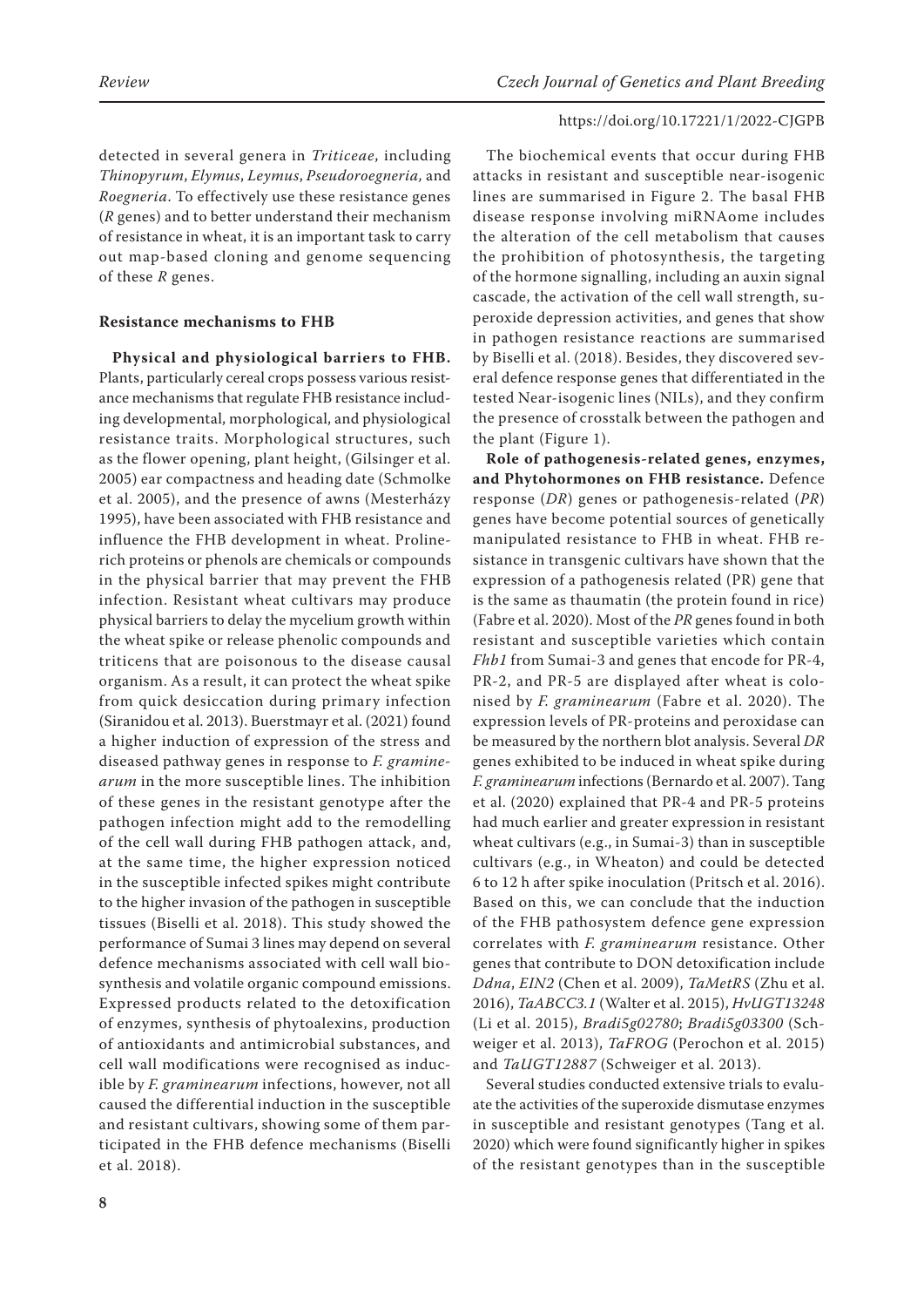ones (Mauro et al. 2020). In the infected spikes of the resistant genotypes, the peroxidase activity increased until the  $16<sup>th</sup>$ -day post-infection, but in susceptible genotypes, this enzyme started to decline postinfection. Zhang et al. (2012) analysed the protein expression of wheat under the condition of *Fhb1* resistance by using *Fhb1* and *Fhb1* free NILs. Nine proteins were found to be induced or upregulated in the resistance proximal gene line. The *Fhb7* enzyme neutralises DON by conjugating a glutathione S-transferase onto its toxic epoxide moiety. This explains the resistance conferred by *Fhb7* because DON is an important virulence factor required for Fusarium growth on infected tissues (Wang et al. 2020; Figure 2B). Figure 2 shows two paths of resistance mechanisms to FHB resistance in wheat.

Genetic studies have shown that ethylene (ET) signalling promotes FHB susceptibility while salicylic acid signalling promotes resistance in wheat (Chen et al. 2009). Lower expression of ethylene signalling and higher expression of the Jasmone acid gene have been reported to have an influence on wheat varie-

ties having *Fhb1* (Xiao et al. 2013). Chen et al. (2009) found reducing the *EIN2* expression in wheat decreased the disease symptoms and DON accumulation in the grains. The transcriptome analysis suggested that the ethylene pathway was particularly induced in the FHB susceptible NAUH117 line, as compared to Wangshuibai, a resistant cultivar (Xiao et al. 2013). The abscisic acid signalling pathway has also been shown to favour *F. graminearum* invasion in wheat spikes (Wang et al. 2018).

### **Wheat breeding for resistance to FHB**

**Conventional breeding**. Developing wheat resistance cultivars by using traditional crossbreeding methods with improved resistance is a key objective of wheat breeding programmes. In the last three decades, the search for host plant resistance based on phenotypic selection has made excellent progress in producing some wheat breeding lines with the best levels of FHB resistance. Up to now, Sumai-3 has been successfully used as a resistant parent in wheat-



Figure 1. Summary of the biochemical events during an Fusarium head blight (FHB) attack in resistant and susceptible NILs Blue arrows indicate modulation implicated in the basal defence response; red arrows indicate modulation after infection in the susceptible near-isogenic lines (NILs) only; green arrows indicate modulation after infection in the resistant 2DL+2-2618 NIL only and the involvement of 2DL specific resistance; red boxes indicate higher expression in S null 2-2890 with respect to R; red boxes indicate higher expression in S null 2-2890 with respect to R 2DL+ 2-2618 (Biselli et al. 2018); CCS – copper chaperone for superoxide dismutase; CSD – Cu/Zn superoxide dismutase; HR – hypersensitive response; MAPK – mitogen-activated protein kinase; PAA2 – P-Type ATPase 2; PCs – plastocyanins; TCA – tricarboxylic acid; TFs – transcription factors; PR – pathogenesis related; ROS − reactive oxygen synthesis (source: Biselli et al. 2018)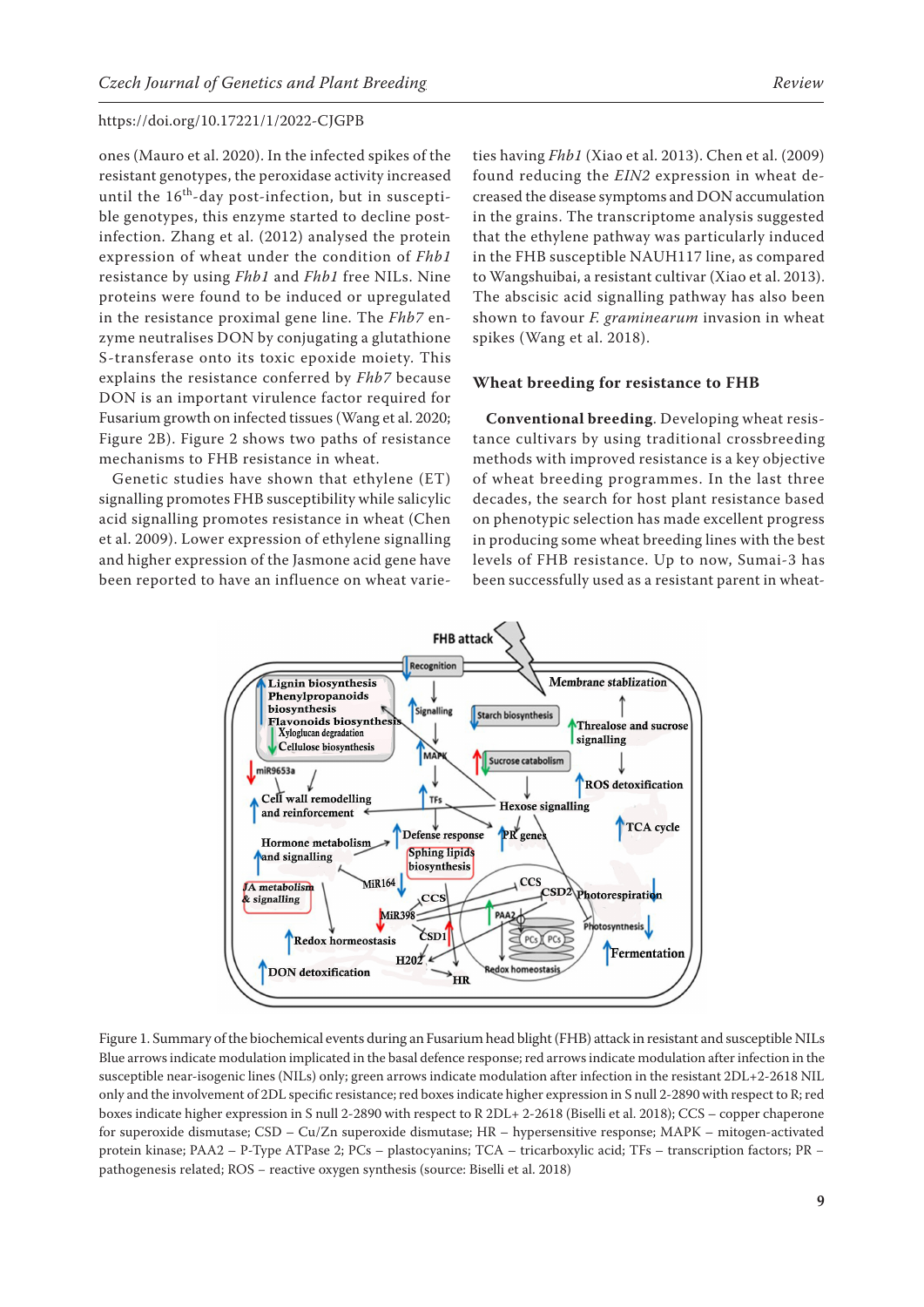

Figure 2. Two mechanisms of resistance to Fusarium head blight by a resistant wheat: The Fhb resistant *Fhb7* gene was introduced from Epichloe to wild wheat (*Thinopyrum*), and then from wild grass to common wheat to create the FHB resistant wheat cultivars (A), the Fhb7 enzyme detoxifies DON toxin by the formation of conjugating a glutathione (GSH) onto its toxic epoxide moiety (B); GM − genetically modified (source: Wang et al. 2020)

breeding programmes, and it is a major FHB resistant source for more than 20 modern wheat cultivars in the United States of America (US), Canada, Australia, and Japan (Hao et al. 2020). Chinese breeders successfully bred Sumai 3 from the hybrid offspring of Afu and Taiwan wheat which was considered a good source of FHB resistance worldwide. Since then, a lot of studies have been carried out on resistance breeding on Sumai 3 and Wangshuibai as donors, but no significant progress has been made, the main reason is that resistance to FHB and the comprehensive yield is difficult to coordinate. For example, Ning 7840, which was bred from Sumai No. 3 as a parent, had high resistance to FHB, but it was not directly used in production because of its high yield. Improved cultivars with moderate resistance to FHB and the comprehensive yield including Yangmai4, Yangmai5, Yangmai158, Ningmai 9, Tokai 63, Shinchunaga, Nobeokabouzu, and Nyu-Bai have been reported from China & Japan (Mesterházy 2017; Ma et al. 2019). Other ones such as Frontana and Encruzilhada are from Brazil, Ernie, Freedom, and Roane are from the United States (Liu

et al. 2007; Jin et al. 2013), Chokwang is from Korea (Yang et al. 2005), and Arina, Renan, and Fundulea 201R are from Europe (Paillard et al. 2004; Somers et al. 2004). They have been extensively used as parents in breeding programmes (Liu et al. 2019; Mueller et al. 2019). Most of these lines have also been widely used as resistant parents in wheat breeding programmes in The International Maize and Wheat Improvement Center (CIMMYT), Europe, the US, and elsewhere. Where FHB threatens wheat production, breeding efforts have been conducted to identify sources of resistance from both exotic and native sources using conventional and molecular techniques (Yu et al. 2008; Duba et al. 2018). Most of the superior cultivars developed through conventional plant breeding strategies only showed moderate FHB resistance (Ma et al. 2020). Breeders should pay more attention to the genetic improvement of wheat resistance to FHB in the future. Table 2 presents FHB resistant germplasm and types of FHB resistance

**Molecular marker-assisted breeding for FHB resistance.** Marker-assisted breeding is a neutral and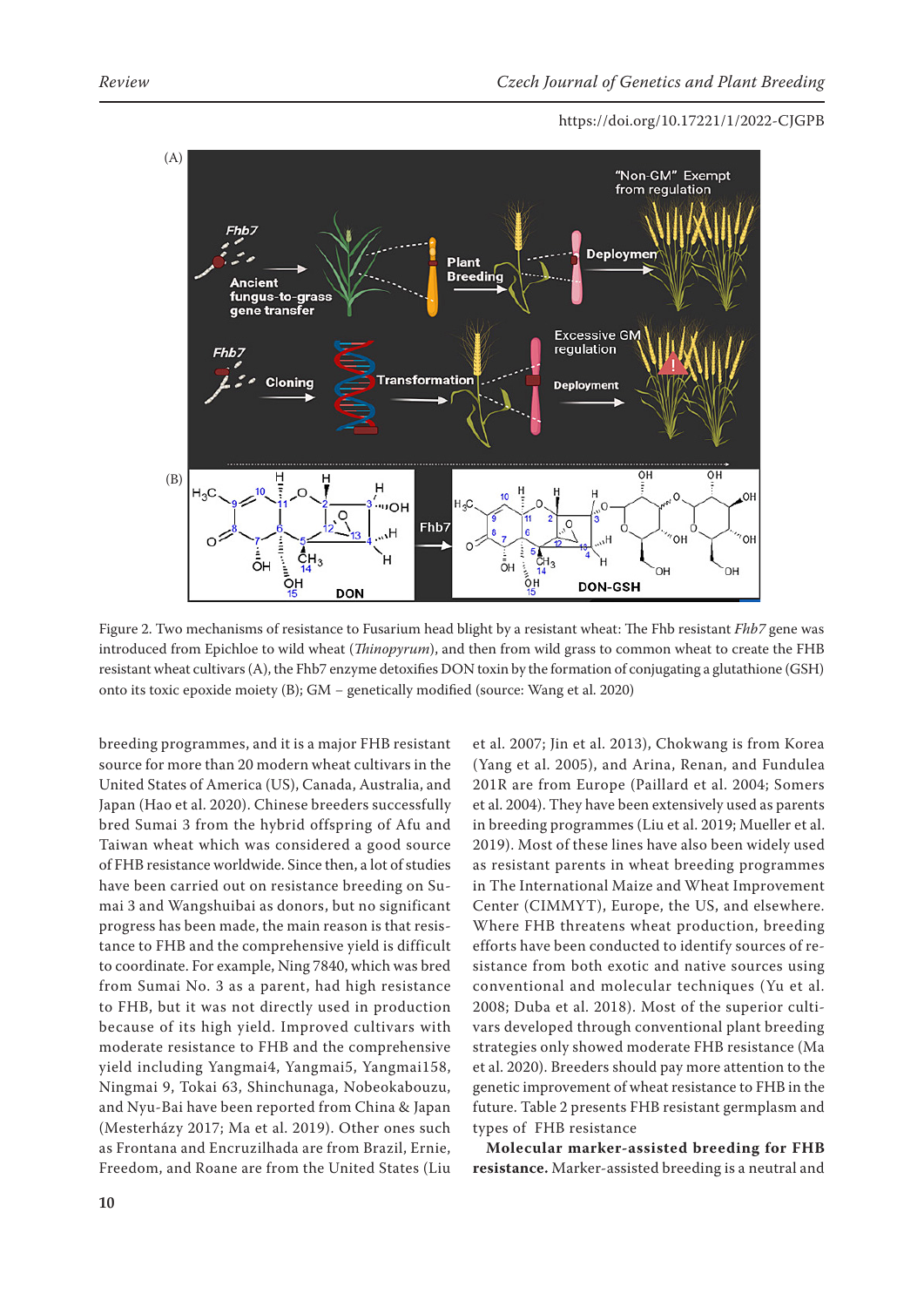Table 2. Fusarium head blight (FHB) resistant wheat germplasms, molecular markers corresponding types of resistance and their chromosome locations in wheat

| Xgwm425-XmCCT.eAAG.2<br>Ma et al. (2006)<br>2A<br>Xwmc264-Xgwm155<br>3A<br>Xgbx3480b-Xbcd907 g<br>4A<br>Xcdo545-Xgwm160<br>4A<br>6A<br>Xgwm169-Xpsr966b<br>Xgwm268-Xwmc44<br>1B<br>Arina<br>type II<br>Paillard et al. (2004)<br>Xglk302b-Xgwm539<br>2D<br>bcd907c-Xgwm161<br>3D<br>Xcfd19b-Xgdm14b<br>6D<br>Xpsr915-Xcfd19a<br>6 <sub>D</sub><br>Xcfd19a-Xcfd47<br>6D<br>Jia et al. (2005)<br>Xgwm146-Xgwm611<br>7Β<br>Alondra<br>Shen et al. (2003)<br>Xgwm296-Xgwm261<br>type II<br>2D<br>Xgwm190-Xgwm358<br>5D<br>Jia et al. (2005)<br>mGCG.pGTG223-Xwmc617.2<br>Ma et al. (2006)<br>4A<br>Annong 8455<br>type II<br>XFHBSTS1A-160<br>Guo et al. (2015)<br>1A | Resistance source     | Marker  | Resistance type | Chr. | References         |
|-------------------------------------------------------------------------------------------------------------------------------------------------------------------------------------------------------------------------------------------------------------------------------------------------------------------------------------------------------------------------------------------------------------------------------------------------------------------------------------------------------------------------------------------------------------------------------------------------------------------------------------------------------------------|-----------------------|---------|-----------------|------|--------------------|
|                                                                                                                                                                                                                                                                                                                                                                                                                                                                                                                                                                                                                                                                   |                       |         |                 |      |                    |
|                                                                                                                                                                                                                                                                                                                                                                                                                                                                                                                                                                                                                                                                   |                       |         |                 |      |                    |
|                                                                                                                                                                                                                                                                                                                                                                                                                                                                                                                                                                                                                                                                   |                       |         |                 |      |                    |
|                                                                                                                                                                                                                                                                                                                                                                                                                                                                                                                                                                                                                                                                   |                       |         |                 |      |                    |
|                                                                                                                                                                                                                                                                                                                                                                                                                                                                                                                                                                                                                                                                   |                       |         |                 |      |                    |
|                                                                                                                                                                                                                                                                                                                                                                                                                                                                                                                                                                                                                                                                   |                       |         |                 |      |                    |
|                                                                                                                                                                                                                                                                                                                                                                                                                                                                                                                                                                                                                                                                   |                       |         |                 |      |                    |
|                                                                                                                                                                                                                                                                                                                                                                                                                                                                                                                                                                                                                                                                   |                       |         |                 |      |                    |
|                                                                                                                                                                                                                                                                                                                                                                                                                                                                                                                                                                                                                                                                   |                       |         |                 |      |                    |
|                                                                                                                                                                                                                                                                                                                                                                                                                                                                                                                                                                                                                                                                   |                       |         |                 |      |                    |
|                                                                                                                                                                                                                                                                                                                                                                                                                                                                                                                                                                                                                                                                   |                       |         |                 |      |                    |
|                                                                                                                                                                                                                                                                                                                                                                                                                                                                                                                                                                                                                                                                   |                       |         |                 |      |                    |
|                                                                                                                                                                                                                                                                                                                                                                                                                                                                                                                                                                                                                                                                   |                       |         |                 |      |                    |
|                                                                                                                                                                                                                                                                                                                                                                                                                                                                                                                                                                                                                                                                   |                       |         |                 |      |                    |
|                                                                                                                                                                                                                                                                                                                                                                                                                                                                                                                                                                                                                                                                   |                       |         |                 |      |                    |
|                                                                                                                                                                                                                                                                                                                                                                                                                                                                                                                                                                                                                                                                   |                       |         |                 |      |                    |
|                                                                                                                                                                                                                                                                                                                                                                                                                                                                                                                                                                                                                                                                   | <b>AC</b> Foremost    | Xwmc165 | type I          | 3A   | Yang et al. (2005) |
| CASS94<br>Xgwm539<br>type II<br>2D<br>Somers et al. (2003)                                                                                                                                                                                                                                                                                                                                                                                                                                                                                                                                                                                                        |                       |         |                 |      |                    |
| XmCGTA.pACT236-XmACAG.pACT134<br>2D                                                                                                                                                                                                                                                                                                                                                                                                                                                                                                                                                                                                                               | <b>Chinese Spring</b> |         |                 |      |                    |
| 2D<br>XmCGAC.pTGC102-XmTGC.pTGC70<br>type II<br>Ma et al. (2006)                                                                                                                                                                                                                                                                                                                                                                                                                                                                                                                                                                                                  |                       |         |                 |      |                    |
| Xcfd84-Xwmc331<br>4D                                                                                                                                                                                                                                                                                                                                                                                                                                                                                                                                                                                                                                              |                       |         |                 |      |                    |
| gwm493-Xgwm533-2<br>3A                                                                                                                                                                                                                                                                                                                                                                                                                                                                                                                                                                                                                                            | CJ9306                |         |                 |      |                    |
| type II<br>Jiang et al. (2006)<br>Xgwm157-Xgwm539<br>2D                                                                                                                                                                                                                                                                                                                                                                                                                                                                                                                                                                                                           |                       |         |                 |      |                    |
| XgluB1<br>Buerstmayr et al. (2002)<br>1B                                                                                                                                                                                                                                                                                                                                                                                                                                                                                                                                                                                                                          | CM-82036              |         |                 |      |                    |
| type II<br>4D<br>Xgwm293-Xgwm304<br>Buerstmayr et al. (2003)                                                                                                                                                                                                                                                                                                                                                                                                                                                                                                                                                                                                      |                       |         |                 |      |                    |
| 1B<br>XE38M52-378-Xgwm131                                                                                                                                                                                                                                                                                                                                                                                                                                                                                                                                                                                                                                         |                       |         |                 |      |                    |
| XE35M52-331-XS25M 20-245<br>Cansas<br>type II<br>5B<br>Klahr et al. (2006)                                                                                                                                                                                                                                                                                                                                                                                                                                                                                                                                                                                        |                       |         |                 |      |                    |
| 3D<br>XE33M57-457-Xgwm645                                                                                                                                                                                                                                                                                                                                                                                                                                                                                                                                                                                                                                         |                       |         |                 |      |                    |
| Xgwm533-Xgwm493<br>type II, III<br>3A                                                                                                                                                                                                                                                                                                                                                                                                                                                                                                                                                                                                                             |                       |         |                 |      |                    |
| Xbarc1096<br>Chokwang<br>type II<br>4B<br>Yang et al. (2005)                                                                                                                                                                                                                                                                                                                                                                                                                                                                                                                                                                                                      |                       |         |                 |      |                    |
| Xbarc 239<br>5D<br>type II                                                                                                                                                                                                                                                                                                                                                                                                                                                                                                                                                                                                                                        |                       |         |                 |      |                    |
| Xgwm533<br>type I, II<br>3A                                                                                                                                                                                                                                                                                                                                                                                                                                                                                                                                                                                                                                       |                       |         |                 |      |                    |
| Xwmc612<br>type I<br>3A                                                                                                                                                                                                                                                                                                                                                                                                                                                                                                                                                                                                                                           | DH181                 |         |                 |      | Yang et al. (2005) |
| Xwmc397<br>type I, II<br>6B                                                                                                                                                                                                                                                                                                                                                                                                                                                                                                                                                                                                                                       |                       |         |                 |      |                    |
| Xwmc526<br>type II<br>7B                                                                                                                                                                                                                                                                                                                                                                                                                                                                                                                                                                                                                                          |                       |         |                 |      |                    |
| Xgwm539<br>type I<br>2D                                                                                                                                                                                                                                                                                                                                                                                                                                                                                                                                                                                                                                           |                       |         |                 |      |                    |
| Xwmc144<br>2D                                                                                                                                                                                                                                                                                                                                                                                                                                                                                                                                                                                                                                                     |                       |         |                 |      |                    |
| Xwmc526<br>$7\mathrm{D}$<br>type II                                                                                                                                                                                                                                                                                                                                                                                                                                                                                                                                                                                                                               |                       |         |                 |      |                    |
| Xwmc526<br>7D                                                                                                                                                                                                                                                                                                                                                                                                                                                                                                                                                                                                                                                     |                       |         |                 |      |                    |
| XP77M51_430-XS66M55_242<br>6A                                                                                                                                                                                                                                                                                                                                                                                                                                                                                                                                                                                                                                     |                       |         |                 |      |                    |
| Dream<br>type II<br>2B<br>Schmolke et al. (2005)<br>XP74M53_272-S25M12_206                                                                                                                                                                                                                                                                                                                                                                                                                                                                                                                                                                                        |                       |         |                 |      |                    |
| XS25M15_187-XS23M21_497<br>7B                                                                                                                                                                                                                                                                                                                                                                                                                                                                                                                                                                                                                                     |                       |         |                 |      |                    |
| Emus<br>type II<br>Steiner et al. (2004)<br>Xs13m26_4<br>2A                                                                                                                                                                                                                                                                                                                                                                                                                                                                                                                                                                                                       |                       |         |                 |      |                    |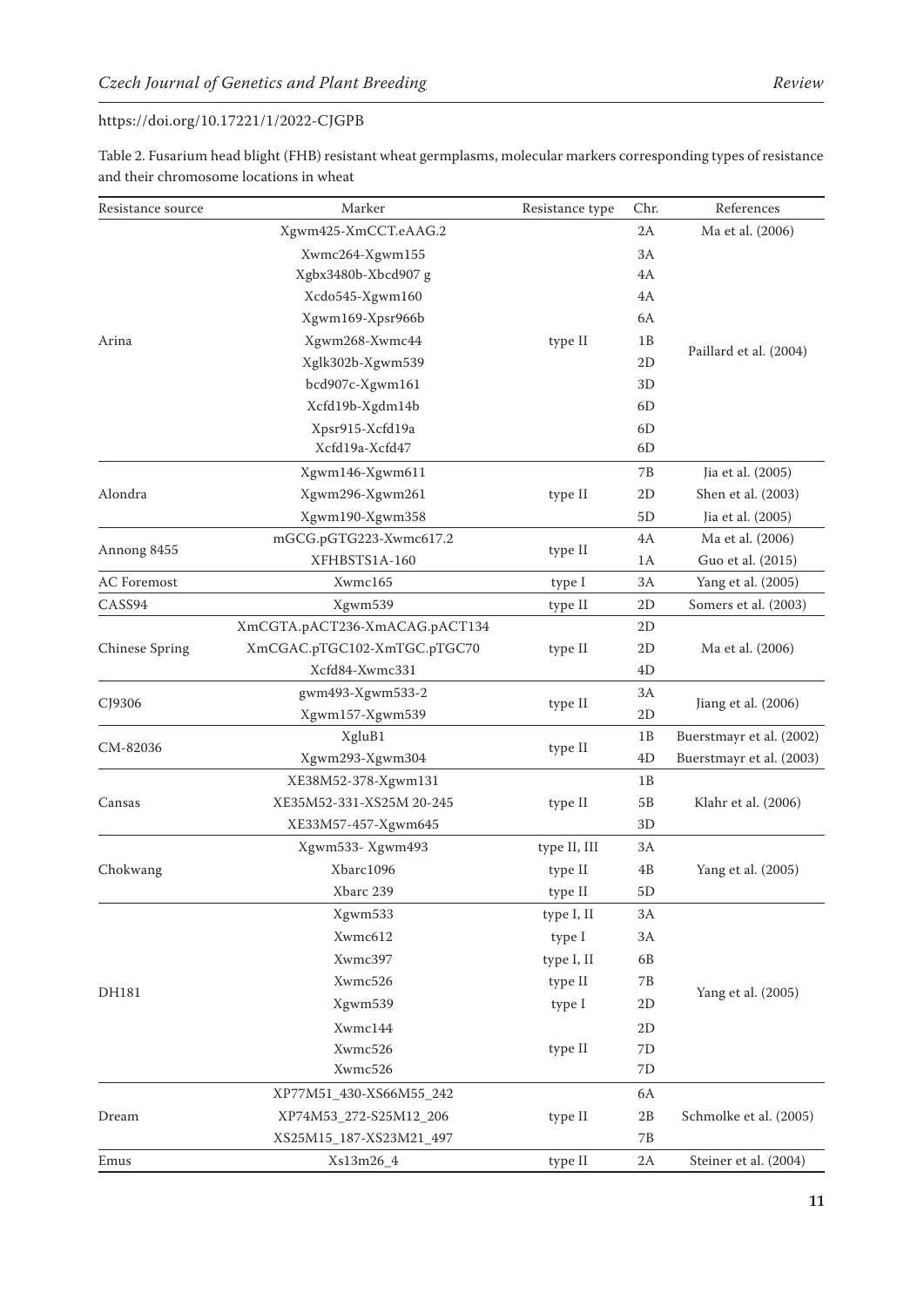| Resistance source | Marker                  | Resistance type   | Chr.           | References              |
|-------------------|-------------------------|-------------------|----------------|-------------------------|
| Ernie             | E8M4_6                  |                   | 3A             |                         |
|                   | Xgwm276b                | type III          | 2Β             | Liu et al. (2005)       |
| Forno             | gwm371-Xpsr120a         | type II           | 5B             | Paillard et al. (2004)  |
|                   | Xpsr1201-Xgwm371        |                   | 5B             |                         |
|                   | Xs13m25_8-Xs24m15_6     |                   | 2Β             | Steiner et al. (2004)   |
|                   | gwm720-Xgwm112          |                   | 3A             | Mardi et al. (2005)     |
|                   | Xdupw227-Xgwm720        | type I            | 3A             |                         |
| Frontana          | Xs13m25_9               |                   | 4 <sub>B</sub> | Steiner et al. (2004)   |
|                   | Xs23m14_4               |                   | 6 <sub>B</sub> |                         |
|                   | Xs23m14_4               |                   | 6 <sub>B</sub> |                         |
|                   | Xe77m47_22-Xgwm233      | type I            | 7A             | Mardi et al. (2005)     |
| Fundulea201R      | Xgwm674-Xbarc6          | type II           | ЗA             | Shen et al. (2003)      |
|                   | Xbarc8-Xgwm131          |                   | 1B             |                         |
| Goldfield         | Xbarc200-Xgwm210        | type I            | 2B             | Gilsinger et al. (2005) |
| Lynx              | XP78M51_237-XS26M23_365 | type II           | 2A             | Schmolke et al. (2005)  |
| Massey            | Xbarc334, Xgwm192       | type II           | 7A             | Liu et al. (2013)       |
| Maringa           | Xgwm261                 | type III          | 2D             | Somers et al. (2003)    |
|                   | Xgwm533-Xgwm493         |                   | 3A             |                         |
|                   | Xgwm566                 | type I            | ЗA             |                         |
| Nanda2419         | Xgwm533-2-Xwmc054-1     | type I            | 3A             |                         |
|                   | Xwmc501-2-Xwmc161       |                   | 4A             | Lin et al. (2006)       |
|                   | Xwmc338-2-Xwmc83        | type II<br>type I | 7A             |                         |
|                   | Xs1021 m                |                   | 2B             |                         |
|                   | Xgwm469                 |                   | 6 <sub>B</sub> |                         |
|                   | Xbarc126-2-Xwmc476      |                   | 7B             |                         |
|                   | Xgwm437-Xwmc488         |                   | 7D             |                         |
| NC-Neuse          | Qfhb.nc-1A              | type II           | 1A             | Petersen et al. (2016)  |
|                   | KASP markers Qfhb.nc-1A |                   | 1B             |                         |
| <b>ND2603</b>     | Xbcd941                 | type II           | 3A             | Anderson et al. (2001)  |
|                   | XmGTG.pAG225-Xbarc28    |                   | 1A             | Ma et al. (2006)        |
| <b>Ning 7840</b>  | Xgwm120                 | type II           | 2B             | Zhou et al. (2003)      |
|                   | Xgwm614                 |                   | 2A             |                         |
|                   | gwm533-Xcfd79           |                   | 2D             | Kang et al. (2011)      |
| Ning894037        | Xgwm88-Xgwm644          | type II           | 6B             | Shen et al. (2003)      |
| Patterson         | Xbarc59                 | type II           | 5B             | Paillard et al. (2004)  |
|                   | Xgwm341-Xgdm8           |                   | 3D             | Shen et al. (2003)      |
|                   | Xgwm311-Xgwm382         |                   | 2A             |                         |
| Renan             | Xgwm374                 | type II           | 2B             | Gervais et al. (2003)   |
|                   | Xcfd29                  |                   | 5D             |                         |
|                   | Xcfd42                  |                   | 6D             |                         |
| Remus             | Xs12 m 25_14-Xs24m17_2  | type I            | 3A             | Steiner et al. (2004)   |
|                   | XS16M22-162-Xwhs2001    | type I            | 1D             |                         |
| Ritmo             | XE35M59-107-XE38M52-441 | type II           | 3A             | Klahr et al. (2006)     |
|                   | XS23M21-271-XS18M22-369 |                   | $7\mathrm{A}$  |                         |

# Table 2 to be continued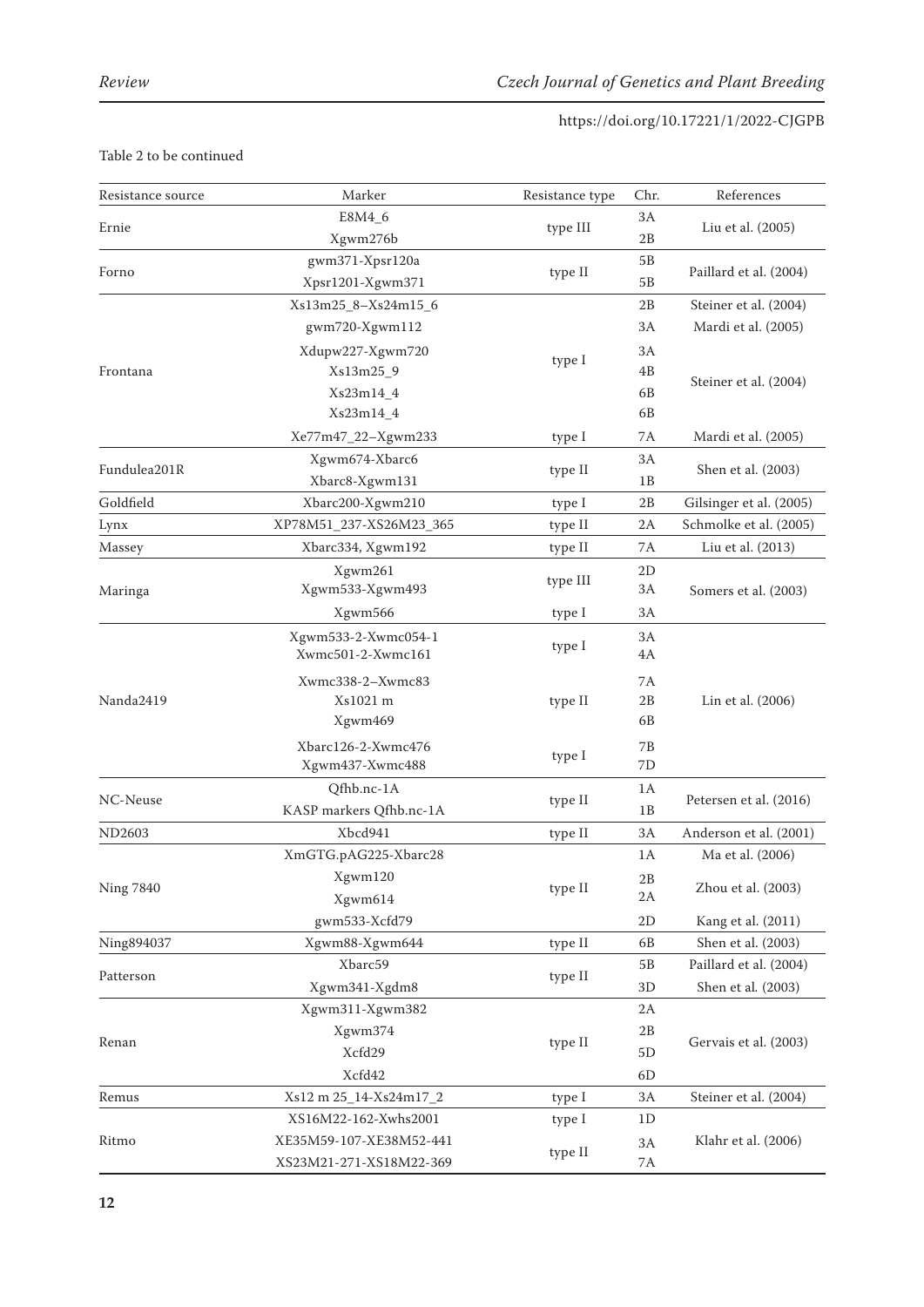Table 2 to be continued

| Resistance source | Marker                | Resistance type | Chr.           | References             |
|-------------------|-----------------------|-----------------|----------------|------------------------|
| Seri82            | Xe38m50_10-Xe32m65_10 | type I          | 1B             | Mardi et al. (2005)    |
| Stoa              | XksuH16               | type II         | 2A             | Anderson et al. (2001) |
|                   | XeagcMcta.1           |                 | 3A             | Anderson et al. (2001) |
|                   | Xcdo981               |                 | 3A             | Waldron et al. (1999)  |
| Sumai 3           | XksuH4                |                 | 6A             | Anderson et al. (2001) |
|                   | Xbcd331               | type II         | 6B             | Waldron et al. (1999)  |
|                   | Xcdo524               |                 | 6 <sub>B</sub> |                        |
|                   | Xbarc101-Xbcd1383     |                 | 6 <sub>B</sub> | Anderson et al. (2001) |
| Wangshuibai       | Xcfa2086-Xgwm311      | type II         | 2A             | Paillard et al. (2004) |
|                   | Xbarc312-Xbarc302     |                 | 2A             | Zhou et al. (2003)     |
|                   | Xwmc181-Xaf12         | type I          | 2D             |                        |
|                   | Xgwm533-3             | type II         | 3A             | Lin et al. (2006)      |
|                   | Xwmc349-Xgwm149       | type I          | 4B             | Lin et al. (2006)      |
|                   | Xgwm513-Xbarc20       |                 | 4B             |                        |
|                   | XmCCA.eAAG.2-Xgwm156  | type II         | 4D             | Ma et al. (2006)       |
|                   | Xgwm304-Xbarc56       | type I          | 4D             |                        |
|                   | Xwmc539               |                 | 6 <sub>B</sub> | Lin et al. (2004)      |
|                   | Xgwm133-Xgwm191       | type II         | 6B             | Jia et al. (2005)      |
|                   | Xgwm276-Xgwm282       |                 | 7A             |                        |
|                   | Xwms1083              |                 | 7A             | Zhou et al. (2003)     |
| Wuhan-1           | Xgwm539               | type II         | 2D             | Somers et al. (2003)   |
| W14               | Xbarc117-Xbarc186     | type I          | 4D             | Chen et al. (2006)     |

DNA-based approach that is not affected by environmental factors. It has become a promising option to FHB resistance development because of the following reasons: reduces cost, speeds up the breeding process, increases breeding accuracy, and reduces the workload of resistance evaluation for plant breeders (Buerstmayr et al. 2009). The application of the *Fhb1* gene in the molecular marker-assisted breeding of resistance to FHB at home and abroad was mainly focused on. Xie et al. (2007) introduced the *Fhb1* gene into Australian varieties and reported that the resistance of the progenies was significantly higher than that of the recipient parents. Fox et al. (2013) developed a moderately resistant cultivar Cardale by using linkage marker-assisted selection of resistance sites on *Fhb1* and 5A. Since 1999, more than 20 spring wheat varieties have been bred and planted widely in the United States and Canada using improved Sumai 3 as parents. It has been reported that CIMMYT researchers have broken the adverse linkage between *Fhb1* and *Sr2* using a large population of binding molecular markers, and recombinant

materials (Zhang et al. 2016; Buerstmayr et al. 2019) carrying both resistance genes have been created. Zhang et al.(2016) used Ningmai 9, Shengxuan 6, Jianyang 798, Jianyang 84, Sumai 3, and Ningmai13 as *Fhb1* gene donors, and backcross progenies carrying *Fhb1* were obtained by crossing and backcrossing with Zhoumai16 dwarf male-sterile wheat near-isogenic lines with high susceptibility to FHB and combining with a marker-assisted selection. Based on MAS using the SSR markers *Xbarc147* and *Xgwm389*, Zhou et al. (2020) reported a reduction in the percentage of scabbed spikelets from 70–80% to 30–40% for improved wheat lines carrying *Fhb1* compared to plants without *Fhb1* after introducing *Fhb1* from Ning 7840.

**Role of chromosome engineering for resistance to FHB.** Chromosome engineering (CE) and transgenic breeding are effective ways of creating new resistance sources. Artificial chromosome engineering in plants was summarised by Houben and Schubert (2007). *Fhb6*, a major resistance gene, was successfully mapped using chromosome engineering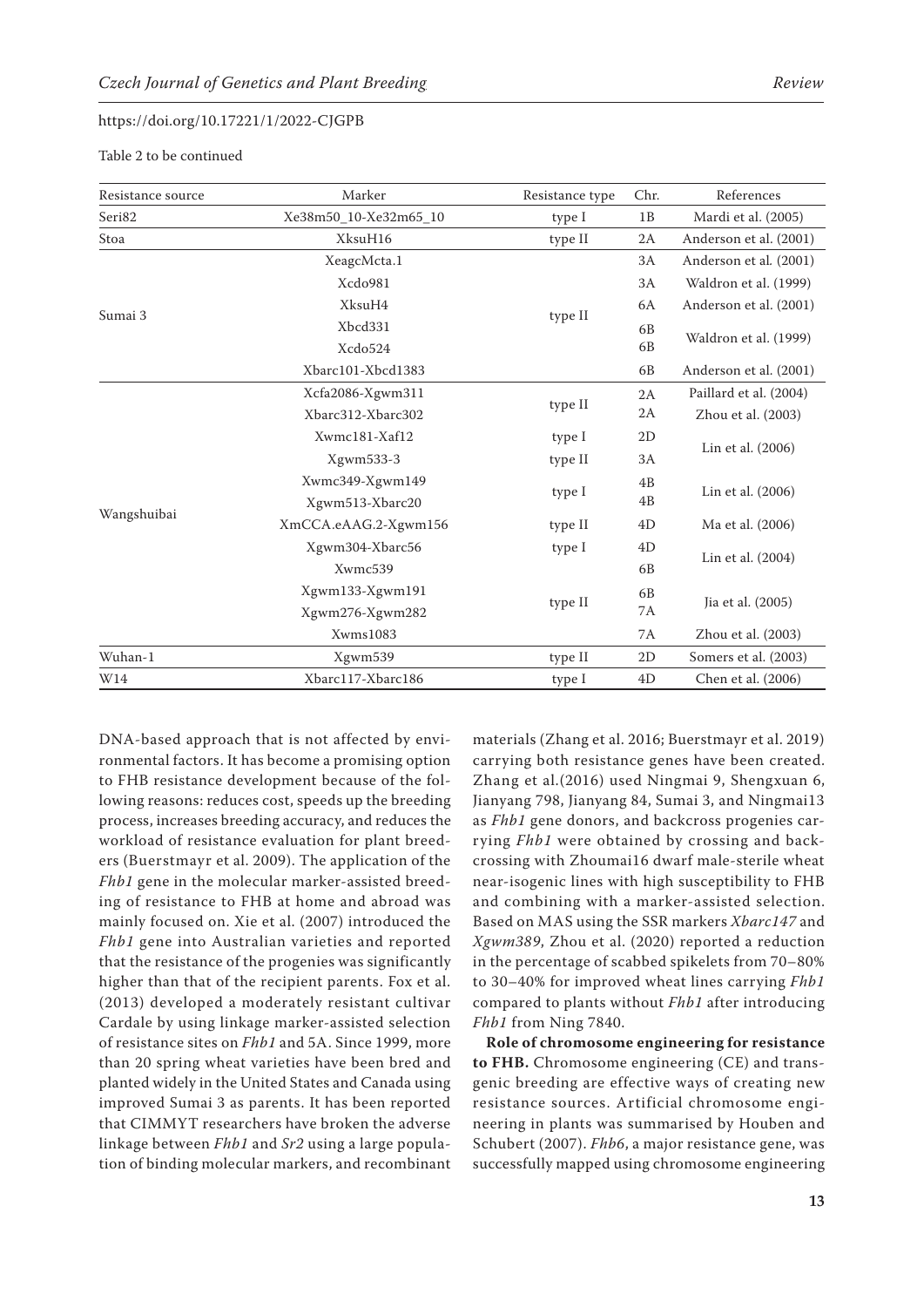by from the alien species *E. tsukushiensis* into FHB resistance wheat by Cainong et al. (2015).

*Fhb6* was mapped at the chromosome arm 1E ts #1S of *E. tsukushiensis*. A good deal of wheat genetic resource evaluation studies have been conducted in China and Japan, and reported *E. tsukushiensis* as a potential source of type I and type II resistance to FHB (Weng & Liu 1989). Guo et al. (2015) characterised and developed secondary 7DS.7el 2 L artificially cultivated lines with shortened *Th. ponticum* segments carrying *Fhb7*. A distant hybridisation binding molecular marker has been used to transfer chromosome segments carrying the *Fhb7* gene into wheat, which enhances the resistance to FHB which does not have a negative effect on the yield. More recently, derivative glutathione S-transferase transcript T26102, which was homologous to *Fhb7* and induced dramatically by *F. graminearum* was successfully applied by the chromatin derived from diploid *Th. elongatum*, which confers wheat with high-level FHB resistance independent of *Fhb7* (Guo et al. 2021). Many various transgenic approaches have been explored to produce crops that show enhanced FHB resistance. Nowadays, genetic engineering and biotechnology provide a useful approach for manipulating crop disease resistance and susceptibility and are becoming attractive alternatives to durable the FHB resistance.

**Mutation breeding for FHB resistance.** A mutation is an effective method in creating new resistance materials. Compared to methods of crossbreeding, mutagenesis enables modification of one or a few characteristics in an otherwise promising cultivar without significantly altering the remaining genetic background. However, breeding for FHB resistance is very complex: disease resistance is a quantitative trait, and influenced by biotic and abiotic stress (Arabi et al. 2019; Eid 2019). A high degree of new genetic change is frequently undertaken in crops using induced mutagenesis, mainly by ethyl methanesulfonate, sodium azide chemicals, or through gamma radiation (Cheng et al. 2015; Hussain et al. 2018). Since host resistance to FHB is controlled by polygenics and there is no complete resistant wheat cultivar against FHB, the use of alternative approaches to search for new genetic resistance is needed. Such approaches include the use of forwarding genetic screening to identify resistant mutants to FHB. In a recent genetic screening study conducted to identify resistant wheat mutants to FHB from M<sub>4</sub> generation induced by EMS, 74 mutant lines had resistance against FHB spread (Chhabra et al. 2021) and 30 of these lines were

found to have a low DON content when inoculated with *F*. *graminearum*. In addition, a two year extensive screening programme under greenhouse conditions found that 10  $M_6$  mutant lines had a significantly smaller FHB spread, and seven lines showed lower DON contents (Chhabra et al. 2021).

**Application of genomic selection (GS) in breeding for FHB resistance.** GS has been employed in wheat breeding for resistance in different countries including Canada and the US. Rutkoski et al. (2012) evaluated the accuracy of GS models for FHB-related parameters using 170 wheat lines obtained from different countries and more than 2 000 SSR and diversity array technology markers and concluded that genomic selection is a promising breeding method for resistance improvement in wheat. Verges et al. (2020) recently reported the beneficial role of GS in the accurate precision of FHB parameters in a training population. SNP molecular markers flanking *Fhb1* locus were developed from Ning 7840/Clark (Bernardo et al. 2007). The gene-specific Kompetitive allele specific PCR (KASP) marker, named PFT\_KASP, has been developed and validated to diagnose *Fhb1* (Singh et al. 2019). KASP markers linked to *Fhb1* have been developed (Steiner et al. 2017; Su et al. 2018). A recent study reported positive results with Genome-Wide Association Studies and Genomic Selection (GWAS-GS) for DON and disease scabbed kernel under a forward GS scheme, where a set of regional lines with known DON values becomes the TP (training population) to calculate the genomic estimated breeding values for wheat breeding lines that do not have any FHB phenotyping evaluation yet (Verges et al. 2021). This study confirms that a reduced marker number decreases the genotyping costs and will accelerate the breeding process.

# **Discussion and future perspectives**

FHB is a severe and chronic disease of cereal grains particularly wheat. FHB causes extensive yield reduction and deteriorates the grain quality through its contamination with a plethora of mycotoxins. The toxins produced by Fusarium fungi include DON, T2 toxin, HT-2 toxin, serpentine toxins, nivalenol, and zearalenone (van der Fels-Klerx & Stratakou 2010). Many fungicides are effective in preventing the FHB pathogen and reduce mycotoxin contamination in wheat, but there are concerns related to the pathogen resistance and environmental issues. Employing genetically resistant cultivars remains the safest,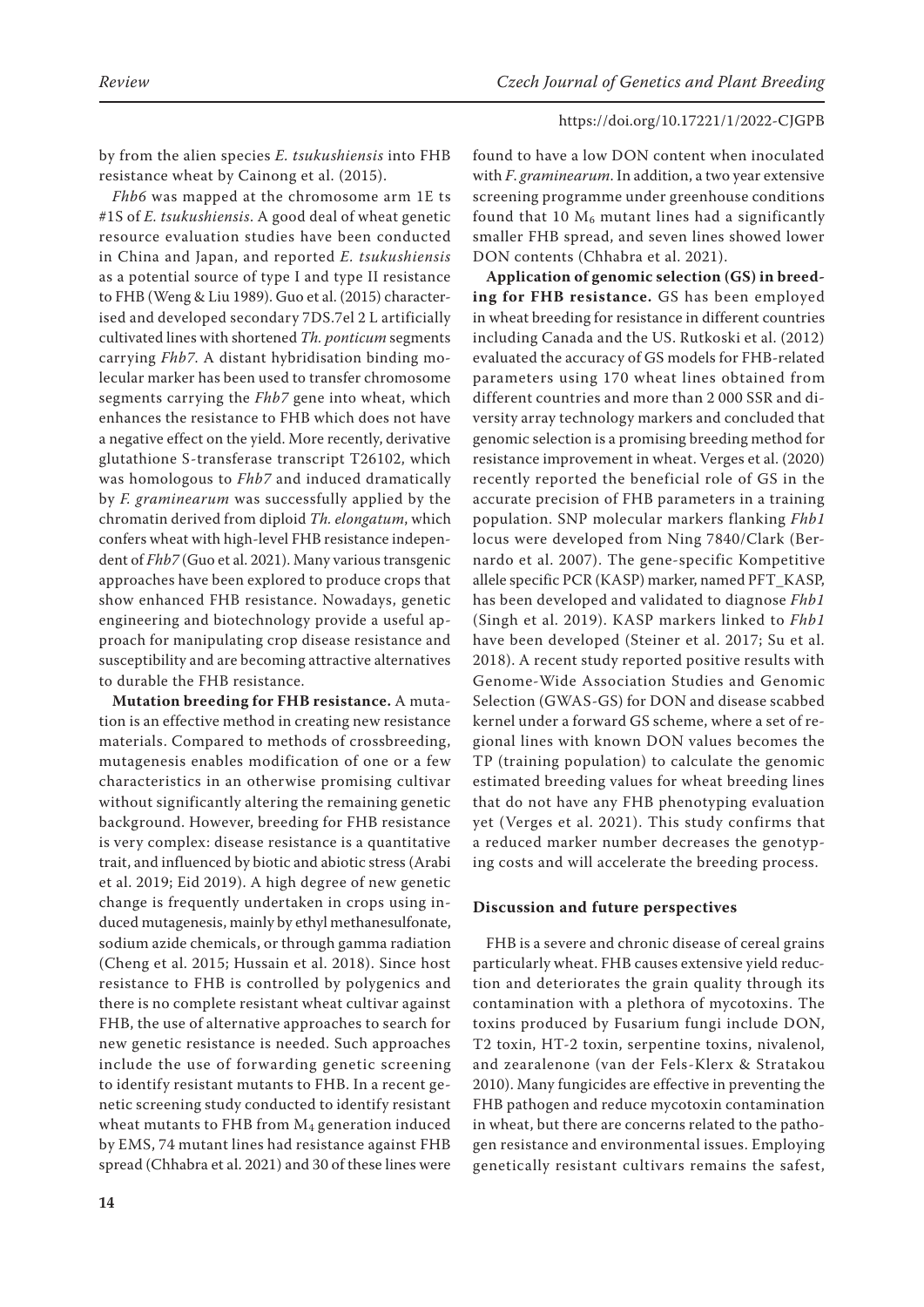effective, and most economical approach to reducing the losses caused by the pathogen. However, the contradiction between FHB resistance and a high yield is even now a bottleneck problem for wheat breeding globally. Besides, host resistance is of a polygenic trait. For this reason, it is very urgent to strengthen the genetic and breeding research of host resistance to FHB and cultivate wheat cultivars with a synergetic improvement of the yield and resistance. To obtain improved cultivars resistant to FHB, many resistant identification methods have been used and numerous breeding resources have been screened using molecular markers in the last decades. More than 400 resistant QTLs have been identified so far (Buerstmayr et al. 2009; Jia et al. 2018; Ma et al. 2020), and mainly located on chromosomes 5A, 3B, 6B, 6D, and 7D (Lin et al. 2004; Ren et al. 2019).

The aims of mapping FHB resistance genes/QTLs with polymerase chain reaction (PCR)-based molecular markers is to improve the efficiency of selecting FHBresistant varieties (Guo et al. 2015). Extensive studies have been undertaken on the pathogenic mechanism of the wheat FHB pathogen, identification and screening of resistant resources, cloning of resistant genes, and breeding of resistant varieties, and important progress has been made particularly in Sumai-3 and other closely related lines. There is no breakthrough in resistance breeding by using common wheat as a donor. Due to this, many breeders at home and abroad are searching to further explore noble resistance sources from wheat relatives and creating additional lines. Though the effect is not huge, a number of resistance genes or QTLs have been successfully transferred from exotic species to wheat relatives, including *Fhb3* to *Leymus macrophylla*, *Fhb6* to *Elymus dahuricus* and *Fhb7*  to *Thinopyrum elongatum.* So, many sources of resistance to FHB have been identified from different wheat-growing countries to have moderate to high levels of FHB resistance (Chen et al. 1995, 2005; Weng et al. 1995; Guo et al. 2015; Brisco et al. 2017), but there is no completely resistant variety so far. Therefore, the research and utilisation of resistance genes in related species should be further strengthened to find genes with a greater effect and enrich the diversity of resistant genes so that it will help to set a foundation for a breakthrough in host resistance breeding.

As visual symptoms are less reliable, breeding works should concentrate on the FDK and DON as this method enhances the efficiency of selection, and less DON contamination, further enhances food safety (Mesterházy et al. 2015), and DON contamination is mainly genotype-specific, should be measured as type III resistance. The most important parameters and requirements that should be considered were summarised by (Mesterházy 1997). The local resistance sources are invaluable as they are easily adaptable and previous studies identified many moderately and high resistant cultivars, genotypes, and landraces with the best resistance (Snijders 1990; Brown-Guedira et al. 2008), and recommended that, in a variety resistance evaluation using artificial inoculation and in the variety registration process, they should be included to realise the food safety issues. Besides, an FHB resistance evaluation and breeding for resistance are difficult processes. The good thing for screening resistance is that we do have horizontal and non-race-specific resistance, and we have to analyse all the parameters.

Furthermore, wheat FHB susceptibility genes, pathogen, host symbiosis, and in addition to the employment of gene editing technologies in wheat resistance breeding, genome assisted selection methods, such as GS and MAS with phenotype selection together with rapid disease resistance gene discovery, and cloning technologies, like the clustered regularly interspaced short palindromic repeats-associated protein 9 (CRISPR-Cas9) (Li et al. 2021), will be a suitable strategy to advance resistance breeding for FHB which all need to be further studied.

In addition, coordinated efforts are needed among regional and global institutions including the US Barley and Wheat Scab Initiative (USWBSI) and the Chinese FHBRPMWS (FHB Remote Monitoring and Warning System) (http://www.cebao wang.com/wheat monitor/), both are actively developing early warning short messages or email warnings to subscribers when environmental conditions are suitable for FHB development. Such alert notifications provide accurate forecasting systems that can help extension experts and farmers in decision-making and thereby minimising the risk of disease. Finally, this will help to control the incidence and spread of FHB, at the same time permitting growers to stay alert.

**Acknowledgments:** The authors would like to thank Hebei Agricultural University for the financial support.

### **REFERENCES**

Anderson J.A., Stack R.W., Liu S., Waldron B.L., Fjeld A.D., Coyne C. (2001): DNA markers for Fusarium head blight resistance QTL in two wheat populations. Theoretical and Applied Genetics, 102: 1164–1168.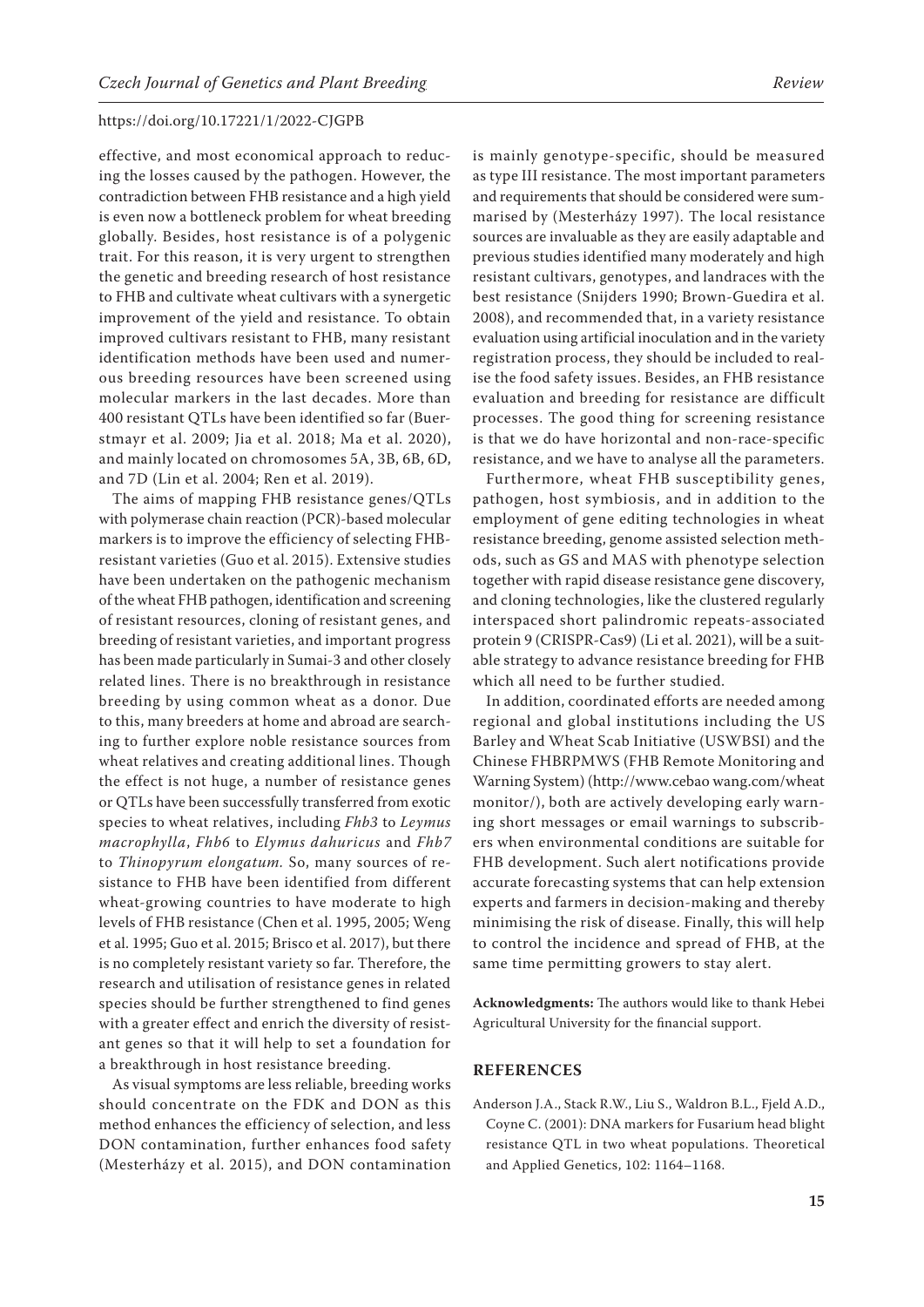Anderson J.A., Chao S.M., Liu S.X. (2007): Molecular breeding using a major QTL for Fusarium head blight resistance in wheat. Crop Science, 47: S112–S119.

Arabi M.I.E., Shoaib A., Al-Shehadah E., Jawhar M (2019): Genetic diversity within local and introduced cultivars of wheat (*Triticum aestivum* L.) grown under mediterranean environment as revealed by AFLP markers. Acta Biologica Szegediensis, 63: 25–30.

- Atanasoff D. (1920): Fusarium-blight (scab) of wheat and other cereals. Journal of Agricultural Research, 20: 1–32.
- Bai G.H., Shaner G.E. (1994): Wheat scab: Perspective and control. Plant Disease, 78: 760–766.
- Bai G.H., Plattner R., Desjardins A., Kolb F.L. (2001): Resistance to Fusarium head blight and deoxynivalenol accumulation in wheat. Plant Breeding, 120: 1–6.
- Bai G., Su Z., Cai J. (2018): Wheat resistance to Fusarium head blight. Canada Journal of Plant Pathology, 40: 336–346.

Bernardo A., Bai G., Guo P., Xiao K., Guenzi A.C., Ayoubi P. (2007): *Fusarium graminearum*-induced changes in gene expression between Fusarium head blight-resistant and susceptible wheat cultivars. Functional Integraction of Genomics, 7: 69–77.

Berzonsky M., Branje S.T., Meeus W.H.J. (2007): Identity processing style, psychosocial resources, and adolescents' perceptions of parent-adolescent relations. Journal of Early Adolescences, 27: 324–335.

- Biselli C., Bagnaresi P., Faccioli P., Hu X., Balcerzak M., Mattera M.G., Yan Z., Ouellet T., Cattivelli L., Vale G. (2018): Comparative transcriptome profiles of near-isogenic hexaploid wheat lines differing for effective alleles at the 2DL FHB resistance QTL. Frontiers in Plant Science, 9: 37.
- Brisco E.I., Brown L.K., Olson E.L. (2017): Fusarium head blight resistance in *Aegilops tauschii*. Genetic Resources and Crop Evolution, 64: 2049–2058.
- Brown-Guedira G., Griffey C., Kolf F., McKendry A., Murphy J.P., David F., Sanford D.V. (2008): Breeding FHB-resistant soft winter wheat: Progress and prospects. Cereal Research Communications, 36: 31–36.
- Buerstmayr M., Buerstmayr H. (2016): The semi-dwarfing alleles *Rht-D1b* and *Rht-B1b* show marked differences in their associations with anther-retention in wheat heads and with Fusarium head blight susceptibility. Phytopathology, 106: 1544–1552.
- Buerstmayr H., Adam G., Lemmens M. (2002): Resistance to head blight caused by *Fusarium* spp. in wheat. In: Sharma I. (ed.): Disease Resistance in Wheat. Wallingford, CAB International Publishing: 236–276.
- Buerstmayr H., Steiner B., Hartl L., Griesser M., Angerer N., Lengauer D., Miedaner T., Schneider B., Lemmens M. (2003): Molecular mapping of QTLs for Fusarium head blight resistance in spring wheat. II. Resistance to fungal

penetration and spread. Theoretical and Applied Genetics, 107: 503–508.

- Buerstmayr H., Ban T., Anderson J.A. (2009): QTL mapping and marker-assisted selection for Fusarium head blight resistance in wheat: A review. Plant Breeding, 128: 1–26.
- Buerstmayr M., Huber K., Heckmann J., Steiner B., Nelson J.C., Buerstmayr H. (2012): Mapping of QTL for Fusarium head blight resistance and morphological and developmental traits in three backcross populations derived from *Triticum dicoccum* × *Triticum durum*. Theoretical and Applied Genetics, 125: 1751–1765.

Buerstmayr M., Steiner B., Buerstmayr H. (2019): Breeding for Fusarium head blight resistance in wheat: Progress and challenges. Plant Breeding, 139: 429–454.

- Buerstmayr M., Wagner C., Nosenko T., Omony J., Steiner B., Nussbaumer T., Mayer K.F.X., Buerstmayr H. (2021): Fusarium head blight resistance in European winter wheat: insights from genome-wide transcriptome analysis. BMC Genomics, 22: 470.
- Cai J., Wang S., Su Z., Li T., Zhang X., Bai G. (2019): Meta-analysis of QTL for Fusarium head blight resistance in Chinese wheat landraces. The Crop Journal, 7: 784–798.
- Cainong J.C., Zavatsky L.E., Chen M.S., Johnson J., Friebe B., Gill B.S., Laszewski A.J. (2011): Wheat-rye T2BS·2BL-2RL recombinants with resistance to Hessian fly (H21). Crop Science, 50: 920–925.
- Cainong J.C., Bockus W.W., Feng Y., Chen P., Qi, L., Sehgal S.K., Danilova T.V., Koo D.-H., Friebe B., Gill B.S. (2015): Chromosome engineering, mapping, and transferring of resistance to Fusarium head blight disease from *Elymus tsukushiensis* into wheat. Theoretical and Applied Genetics, 28: 1019–1027.
- Cainong J.C., Güldener U., Xu J.R., Trail F., Turgeon B.G., Di Pietro A., Walton J.D., Ma L.J., Baker S.E., Rep M. (2016): The *fusarium graminearum* genome reveals a link between localized polymorphism and pathogen specialization. Science, 317: 1400–1402.
- Chen J., Griffey C.A., Maroof M.A.S., Stromberg E.L., Biyashev R.M., Zhao W., Chappell M., Pridgen T.H., Dong Y., Zeng Z. (2006): Validation of two major quantitative trait loci for fusarium head blight resistance in Chinese wheat line W14. Plant Breeding, 125: 99–101.
- Chen P.D., Wang, Z.T., Wang S.L., Huang L., Wang Y.Z., Liu D.J. (1995): Transfer of scab resistance from *Elymus gigantenus* into common wheat. III. Development of addition lines with wheat scab resistance. Acta Genetica Sinica, 22: 206–216. (in Chinese with English abstract)
- Chen P.D., Liu W.X., Yuan J.H., Wang X.E., Zhou B., Wang S.L., Zhang S.Z., Feng Y.G., Yang B.J. Liu G., Liu D., Qi L., Friebe B., Gill B. (2005): Development and characteriza-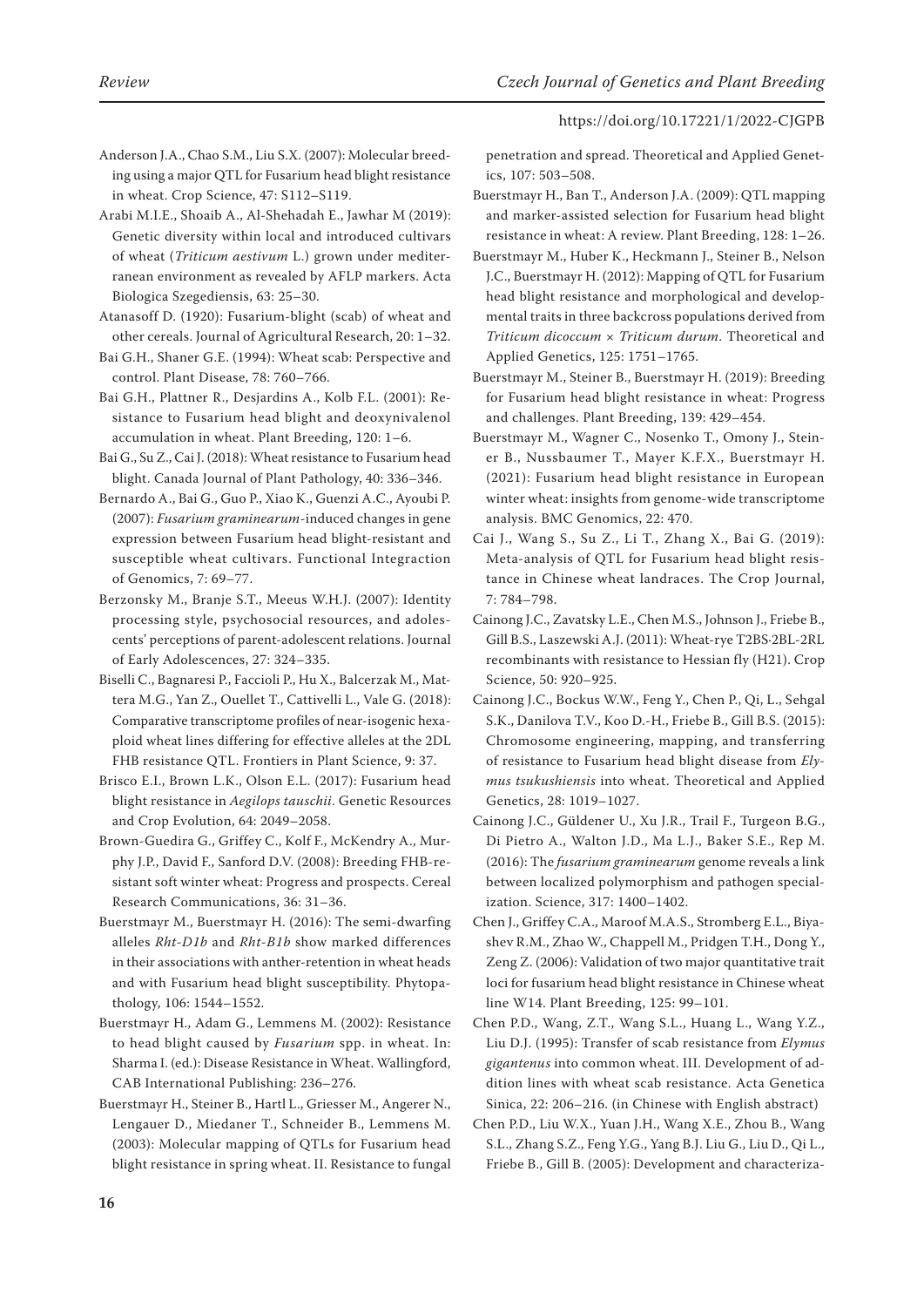tion of wheat-*Leymus racemosus* translocation lines with resistance to Fusarium head blight. Theoretical and Applied Genetics, 111: 941–948.

- Chen X., Steed A., Travella S., Keller B., Nicholson P. (2009): *Fusarium graminearum* exploits ethylene signalling to colonize dicotyledonous and monocotyledonous plants. New Phytopathology, 182: 975–983.
- Cheng W., Song X.S., Li H.P. (2015): Host-induced gene silencing of an essential chitin synthase gene confers durable resistance to Fusarium head blight and seedling blight in wheat. Plant Biotechnology Journal, 13: 1335–1345.
- Chhabra B., Singh L., Wallace S., Schoen A., Dong Y., Tiwari V., Rawat N. (2021): Screening of an EMS mutagenized population of a wheat cultivar susceptible to Fusarium head blight identifies resistant variants. Plant Disease, 105: 3669–3676.
- Cuthbert P.A., Somers D.J., Thomas J., Cloutier S., Brule-Babel A. (2006): Fine mapping *Fhb1*, a major gene controlling Fusarium head blight resistance in bread wheat (*Triticum aestivum* L.). Theoretical and Applied Genetics, 112: 1465–1472.
- Cuthbert P.A., Somers D.J., Brule-Babel A. (2007): Mapping of *Fhb2* on chromosome 6BS: A gene controlling Fusarium head blight field resistance in bread wheat (*Triticum aestivum* L.). Theoretical and Applied Genetics, 114: 429–437.
- Duba A., Goriewa-Duba K., Wachowska U. (2018): A review of the interactions between wheat and wheat pathogens: *Zymoseptoria tritici*, *Fusarium* spp. and *Parastagonospora nodorum*. International Journal of Molecular Science, 19: 1138.
- Eid M. (2019): RAPD fingerprinting and genetic relationships of some wheat genotypes. International Journal of Genetics and Genomics, 7: 1–11.
- Fabre F., Rocher F., Alouane T., Langin T., Bonhomme L. (2020): Searching for FHB resistances in bread wheat: Susceptibility at the crossroad. Frontiers in Plant Science, 11: 731–738
- Fedak G. (2015): Alien introgressions from wild *Triticum* species, *T. monococcum*, *T. urartu*, *T. turgidum*, *T. dicoccum*, *T. dicoccoides*, *T.carthlicum*, *T. araraticum*, *T. imopheevii*, and *T. miguschovae*. In: Molnár-Láng M., Ceoloni C., Dolezel J. (eds.): Alien Introgression in Wheat: Cytogenetics, Molecular Biology, and Genomics. London, Springer: 191–219.
- Foroud N., Ouelletc T., Larochea A., Oosterveend B., Jordand M.C., Ellisb B.E., Eudesa F. (2012): Differential transcriptome analyses of three wheat genotypes reveal different host response pathways associated with Fusarium head blight and trichothecene resistance. Plant Pathology, 61: 296–314.
- Foroud N.A., Baines D., Gagkaeva T.Y., Thakor N., Badea A., Steine B. (2019): Trichothecenes in cereal grains an update. Toxins, 11: 634.
- Fox S.L., Humphreys D.G., Brownp D., Fetch J.G., Menzies J.A., Gilbert M.R., Fernandez T., Despins D., Niziol L. (2013): Cardale hard red spring wheat. Canadian Journal of Plant Science, 93: 307–313.
- Geng Z., Zhu W., Su H., Zhao Y., Zhang K.Q., Yang J. (2014): Recent advances in genes involved in secondary metabolite synthesis, hyphal development, energy metabolism and pathogenicity in *Fusarium graminearum* (teleomorph *Gibberella zeae*). Biotechnology Advances, 32: 390–402.
- Gervais L., Dedryver F., Morlais J.Y., Bodusseau V., Negre S., Bilous M. (2003): Mapping of quantitative trait loci for field resistance to Fusarium head blight in a European winter wheat. Theoretical and Applied Genetics, 106: 961–970.
- Gilsinger J., Kong L., Shen X., Ohm H. (2005): DNA markers associated with low Fusarium head blight incidence and narrow flower opening in wheat. Alien chromatin but not Fhb7 confers Fusarium head blight resistance in wheat breeding, 110: 1218–122.
- Guo J., Zhang X., Hou Y., Cai J, Shen X., Zhou T., Xu H., Herbert W., Wang H., Li A., Han F., Wang H., Kong L. (2015): High-density mapping of the major FHB resistance gene *Fhb7* derived from *Thinopyrum ponticum* and its pyramiding with *Fhb1* by marker-assisted selection. Theoretical and Applied Genetics, 128: 2301–2316*.*
- Guo P.G., Bai G.H., Shaner G.E. (2003): AFLP and STS tagging of a major QTL for Fusarium head blight resistance in wheat. Theoretical and Applied Genetics, 106: 1011–1017.
- Guo X., Shi Q., Yuan J., Wang M., Wang J., Wang C., Zhang J., Fu S., Su H., LiuY., Wang K., Donglin J., Zhang P., Jinbang L., Yonghong Z., Xingguo Y., Fangpu H. (2021): Alien chromatin but not *Fhb7* confers Fusarium head blight resistance in wheat breeding. bioRxiv, doi: 10.1101/2021.02.03.429547.
- Hao Y., Rasheed A., Zhu Z., Wulff B.H., He Z. (2020): Harnessing wheat *Fhb1* for *Fusarium* resistance. Trends in Plant Science, 25: 1–3.
- He X., Dreisigacker S., Singh R.P., Singh P.K. (2019): Genetics for low correlation between Fusarium head blight disease and deoxynivalenol (DON) content in a bread wheat mapping population. Theoretical and Applied Genetics, 132: 2401–2411.
- Herter C.P., Ebmeyer E., Kollers S., Korzun V., Würschum T., Miedaner T. (2019): Accuracy of within- and among-family genomic prediction for Fusarium head blight and *Septoria tritici* blotch in Theoretical and Applied Genetics, 132: 1121–1135.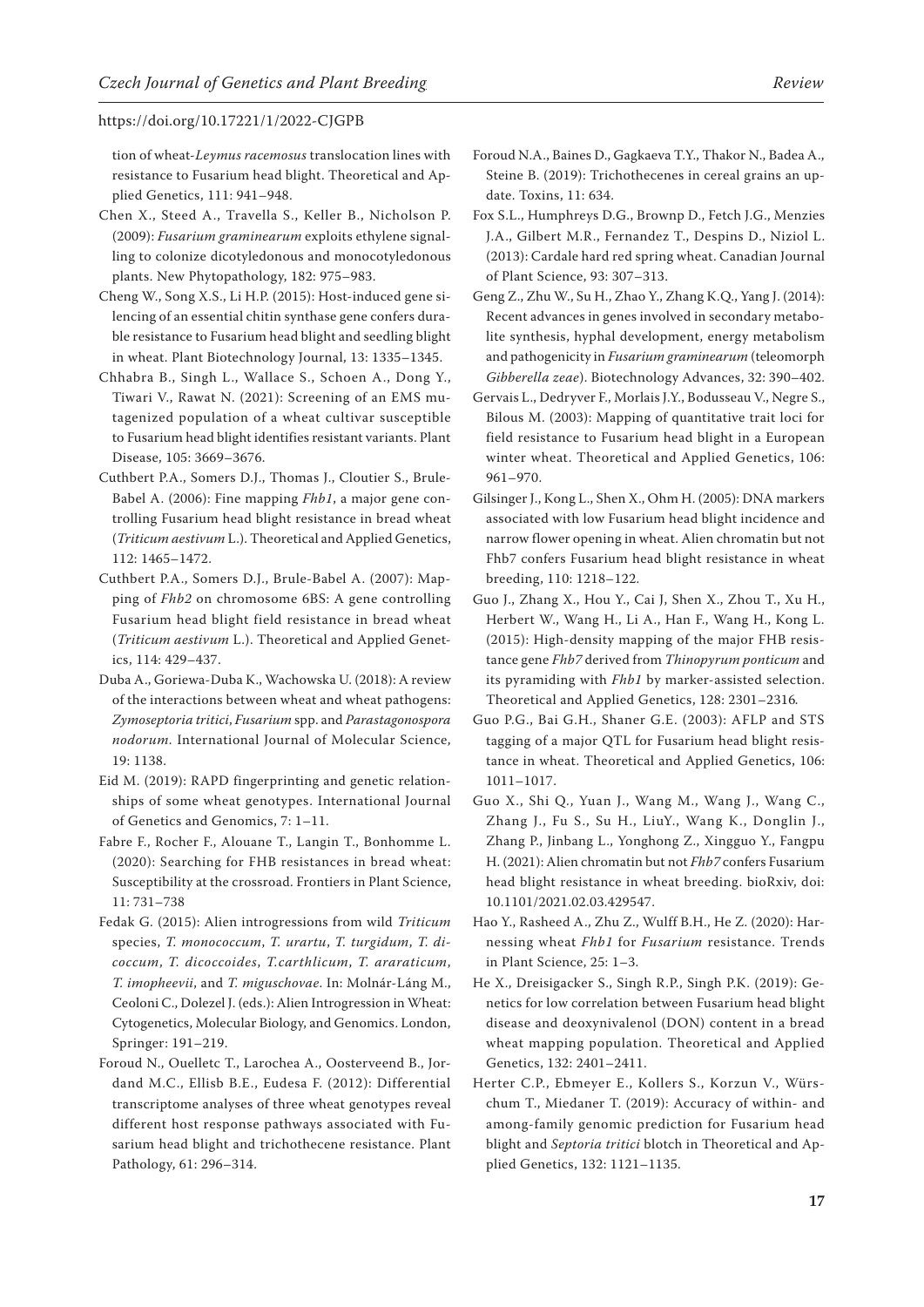- Houben A., Schubert I. (2007): Engineered plant minichromosomes: A resurrection of B chromosomes? The Plant Cell, 19: 2323–2327.
- Huhn M., Elias E., Ghavami F., Kianian S., Chao S., Zhong S., Elias E.M., Ghavami F., Yahyaoui M., Mergoum M. (2012): Tetraploid Tunisian wheat germplasm as a new source of Fusarium head blight resistance. Crop Sciences, 52: 136–145.
- Hussain M., Iqbal M.A., Till B.J., Rahman M. (2018): Identification of induced mutations in hexaploid wheat genome using exome capture assay. PLoS ONE, 13: e0201918.
- Jemanesh K.H., Amidou N.'D., Sean W., Kirby T.N., John M.C., Hadley R.K., Steiner B., Buerstmayr H., Curtis J.P. (2019): Fusarium head blight in durum wheat: Recent status, breeding directions, and future research prospects. Phytopathological, 109: 1–39.
- Ji L.J., Li Q., Wang Y., Lester W.B., Sun M., Cao K., Kong L. (2019): Monitoring of *Fusarium* species and *Trichothecene* genotypes associated with Fusarium head blight on wheat in Hebei Province, China. Toxins, 11: 243.
- Jia G., Chen P., Qin G., Bai G., Wang X., Wang S., Zhou B., Zhang S., Liu D. (2005): QTLs for Fusarium head blight response in a wheat DH population of *Wangshuibai*/ *Alondra*'s'. Euphytica, 146: 183–191.
- Jia H.Y., Zhou J.Y., Xue S.L., Li G.Q., Yan H.S., Ran C.F., Zhang Y., Shi J., Jia L., Wang X., Luo J., Ma Z. (2018): A journey to understand wheat Fusarium head blight resistance in the Chinese wheat *Wangshuibai*. The Crop Journal, 6: 48–59.
- Jiang G.L., Li X., Ward R.W. (2006): Inheritance of resistance to Fusarium head blight in the wheat lines 'CJ 9306' and 'CJ 9403'. Plant Breeding,125: 417–423.
- Jin F., Zhang D., Bockus W., Baenziger P.S., Carver B., Bai G. (2013): Fusarium head blight resistance in US winter wheat cultivars and elite breeding lines. Crop Science, 53: 2006–2013.
- Kang J., Clark A., Van Sanford D., Griffey C., Brown-Guedira G., Dong Y. (2011): Exotic scab resistance quantitative trait loci effects on soft red winter wheat. Crop Science, 51: 924–933.
- Khan M.K., Pandey A., Athar T., Choudhary S., Deval R., Gezgin S., Hamurcu M., Topal A., Atmaca E., Santos P.A., Omay M.R., Suslu H., Gulcan K., Inanc M., Akkaya M.S., Kahraman A., Thomas G. (2020): Fusarium head blight in wheat: Contemporary status and molecular approaches. 3 Biotechnology, 10: 172.
- Klahr A., Zimmermann G., Wenzel G., Mohler V. (2006): Effects of environment, disease progress, plant height and heading date on the detection of QTL for resistance to Fusarium head blight in a European winter wheat cross. Euphytica, 154: 17–28.
- Kumar M.S., Hema R.A., Li A., Udayakumar K.M., Mysore K.S. (2007): A systematic study to determine the extent of gene silencing in *Nicotiana benthamiana* and other Solanaceae species when heterologous gene sequences are used for virus-induced gene silencing. New Phytopathology, 176: 782–791.
- Laraba I., Boureghda H., Abdallah N., Bouaicha O., Obanor F., Moretti A., Geiser D.M., Kim H.S., McCormick S.P., Proctor R.H. (2017): Fungal population genetic structure and mycotoxin potential of the wheat crown rot and head blight pathogen *Fusarium culmorum* in Algeria. Fungal Genetics and Biology, 103: 34–41.
- Lemmens M., Scholz U., Berthiller F., DallAsta C., Koutnik A., Schuhmacher R., Adam G., Mesterházy A., Krska R., Ruckenbauer P. (2005): The ability to detoxify the mycotoxin deoxynivalenol colocalizes with a major quantitative trait locus for fusarium head blight resistance in wheat. Molecular Plant and Microbe Interaction, 18: 1318–1324.
- Li G., Zhou J., Jia, H., Gao Z., Fan M., Luo Y. (2019a): Mutation of a histidine-rich calcium-binding-protein gene in wheat confers resistance to Fusarium head blight. Nature Genetics, 51: 1106–1112.
- Li G.Q., Jia L., Zhou J.Y., Fan J.C., Yan H.S., Shi J.X., Wang X., Fan M., Xue S., Cao S., Tian S., Jia H., Ma Z. (2019b): Evaluation and precise mapping of Qfhb nau-2B, conferring resistance against Fusarium infection and spread within spikes in wheat (*Triticum aestivum* L). Molecular Breeding, 39: 62.
- Li X., Shin S., Heinen S., Dill-Macky R., Berthiller F., Nersesian N., Clemente T., McCormick S., Gary J.M. (2015): Transgenic wheat expressing a barley UDP-glucosyltransferase detoxifes deoxynivalenol and provides high levels of resistance to *Fusarium graminearum*. Molecular Plant and Microbe Interaction, 28: 1237–1246.
- Li X., Michlmayr H., Schweiger W., Malachova A., Shin S., Huang Y., Dong Y., Wiesenberger G., McCormick S., Lemmens M., Fruh-mann P., Hametner C., Berthiller F., Adam G., Muehlbauer G.J. (2017): A barley UDP-glucosyltransferase inactivates nivalenol and provides Fusarium head blight resistance in transgenic wheat. Journal of Experimental Biotechnology, 68 :2187–2197.
- Li Y., Li W., Li J. (2021): The CRISPR/Cas9 revolution continues: From base editing to prime editing in plant science. Journal of Genetics and Genomics, 48: 661–670.
- Lin F., Kong Z.X., Zhu H.L., Xue S.L., Wu J.Z., Tian D.G., Zhu H.L., Li C.J., Cao Y., Wei A.E., Luo Q.Y., Ma Z.Q. (2004): Mapping QTL associated with resistance to Fusarium head blight in the Nanda2419  $\times$  Wangshuibai population. I. Type II resistance. Theoretical and Applied Genetics, 109: 1504–1511.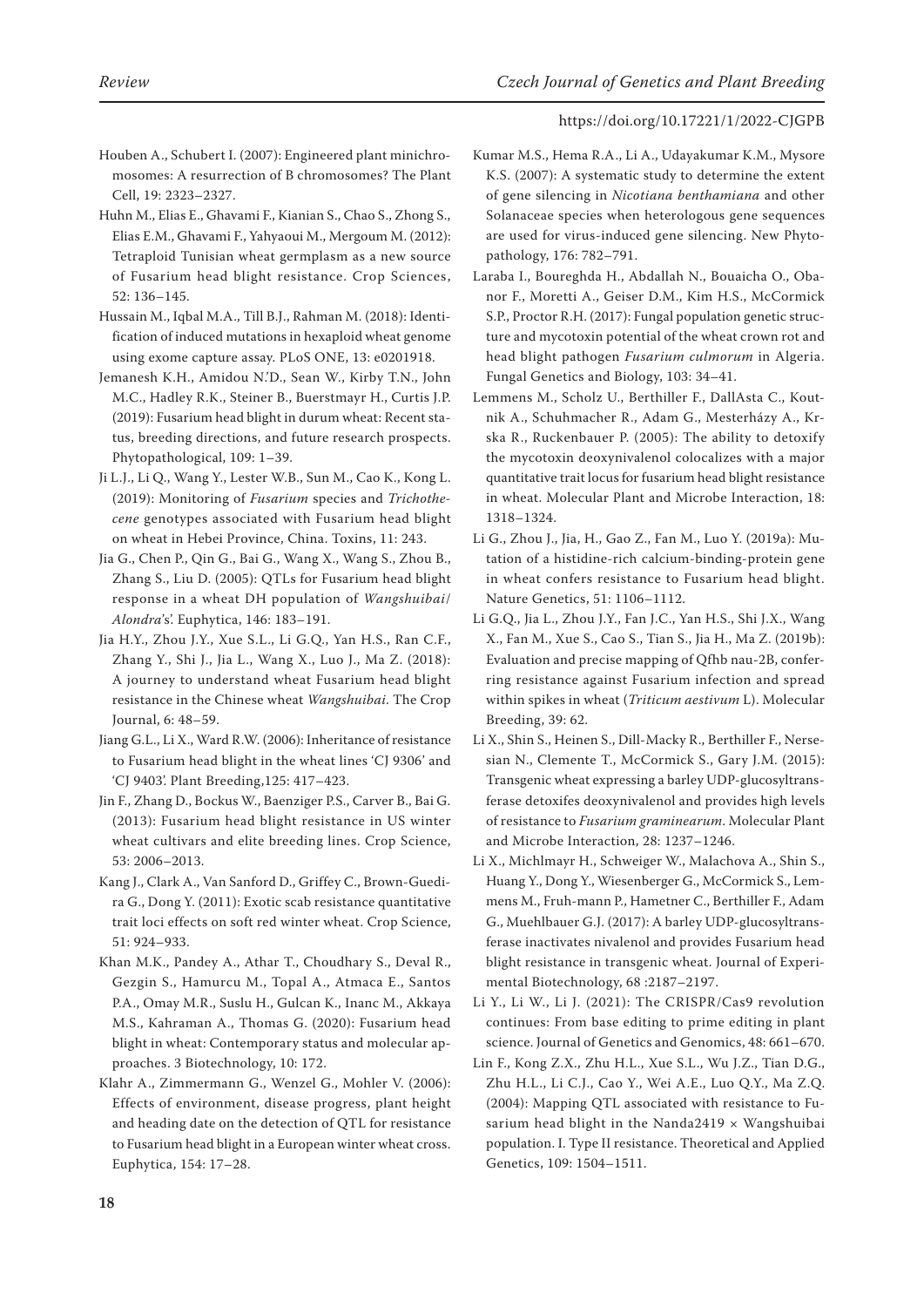- Lin F., Xu S.L., Zhang Z.Z., Zhang C.Q, Kong Z.X., Yao G.Q., Zhu H.L., Li C.J., Cao Y, Wei A.E., Luo Q.Y. Ma Z.Q. (2006): Mapping QTL associated with resistance to Fusarium head blight in the 'Nanda2419' × 'Wangshuibai' population II: Type I resistance. Theoretical and Applied Genetics, 112: 528–535.
- Liu S., Abate Z.A., Lu H., Musket T., Davis G.L., McKendry A.L. (2007): QTL associated with Fusarium head blight resistance in the soft red wheat Ernie. Theoretical and Applied Genetics, 115: 417–427.
- Liu S., Pumphrey M.O., Gill B.S., Trick H.N., Zhang J.X., Dolezel J., Chalhoub B., Anderson J.A. (2008): Toward positional cloning of *Fhb1*, a major QTL for Fusarium head blight resistance in wheat. Cereal Research and Communication, 36: 195–201.
- Liu S., Hall M.D., Griffey C.A., McKendry A.L. (2009): Meta-analysis of QTL associated with Fusarium head blight resistance in wheat. Crop Sciences, 49: 1955–1968.
- Liu S., Griffey C.A., Hall M.D., McKendry A.L., Chen J., Brooks W.S., BrownGuedira G., Sanford D.V., Schmale D.G. (2013): Molecular characterization of field resistance to Fusarium head blight in two U.S. soft red winter wheat cultivars. Theoretical and Applied Genetics, 126: 2485–2498.
- Liu Y., Salsma E., Fiedler J.D., Hegstad J.B., Green A., Mergoum M., Zhong S., Li X. (2019): Genetic mapping and prediction analysis of FHB resistance in a hard-red spring wheat breeding population Front Plant Science, 10: 1007.
- Liu Z.H., Anderson J.A., Hu J., Friesen T.L., Rasmussen J.B., Faris J.D. (2005): A wheat intervarietal genetic linkage map based on microsatellite and target region ampli-Wed polymorphism markers and its utility for detecting quantitative trait loci. Theoretical and Applied Genetics, 111: 782–794.
- Ma H., Zhang X., Cheng S. (2019): Breeding for the resistance to Fusarium head blight of wheat in China. Frontiers in Agricultural Science & Engineering, 6: 251.
- Ma H.X., Zhou M.G., Chen H.G. (2006): Fusarium Head Blight of Wheat. Jiansu, Jiangsu Phoenix Science and Technology Press: 56–65.
- Ma Z., Xie Q., Li G., Jia H., Zhou J., Kong Z., Li N., Yuan Y. (2020): Germplasms, genetics and genomics for better control of disastrous wheat Fusarium head blight. Theoretical and Applied Genetics, 133: 1541–1568.
- Mardi M., Buerstmayr H., Ghareyazie B., Lemmens M., Mohammadi SA., Nolz R. (2005): QTL analysis of resistance to Fusarium head blight in wheat using a 'Wangshuibai' derived population. Plant Breeding, 124: 329–333.
- Mauro M., Lady R.A., Agustin F.A., Fernando B., Virginia F.P., Sebastian A.S. (2020): Effects of *Fusarium graminearum* and *Fusarium*poae on disease parameters, grain quality and mycotoxins contamination in bread

wheat (Part I). Journal of the Science of Food and Agriculture, 100: 863–873.

- McCartney C.A., Brûlé-Babel A.L., Fedak G., Martin R.A., McCallum B.D., Gilbert J., Hiebert C.W., Pozniak C.J. (2016): Fusarium head blight resistance QTL in the spring wheat cross Kenyon/86ISMN 2137. Frontiers in Microbiology, 7: 1542.
- Mesterházy A. (1995): Types and components of resistance to Fusarium head blight of wheat. Plant Breeding, 114: 377–386.
- Mesterházy Á. (1997): Methodology of resistance testing and breeding against Fusarium head blight in wheat and results of selection. Cereal Research Communications, 25: 631–637.
- Mesterházy A. (2017): The role of adapted and non-adapted resistance sources in breeding resistance of winter wheat to Fusarium head blight and deoxynivalenol contamination. World Mycotoxin Journal, 11: 539–557.
- Mesterházy A., Bartok T., Mirocha C.G., Komoroczy R. (1999): Nature of wheat resistance to Fusarium head blight and the role of deoxynivalenol for breeding. Plant Breeding, 118: 97–110.
- Mesterházy A., Lehoczki-Krsjak S., Varga M., Szabó-Hevér Á., Tóth B., Lemmens M. (2015): Breeding for FHB resistance via Fusarium damaged kernels and deoxynivalenol accumulation as well as inoculation methods in winter wheat. Agricultural Sciences, 6: 970–1002.
- Mesterházy Á., Varga M., Tóth B., Kotai C., Bartók T., Véha A., Ács K., Vágvölgyi C., Lehoczki-Krsjak S. (2018): Reduction of deoxynivalenol (DON) contamination by improved fungicide use in wheat. Part 1. Dependence on epidemic severity and resistance level in small plot tests with artificial inoculation. European Journal of Plant Pathology, 151: 39–55.
- Miedaner T., Wilde F., Steiner B., Buerstmayr H., Korzon V., Ebmeyer E. (2006): Stacking quantitative trait loci (QTL) for Fusarium head blight resistance from non-adapted sources in a European elite spring wheat background and assessing their effects on deoxynivalenol (DON) content and disease severity. Theoretical and Applied Genetics, 112: 562–569.
- Miedaner T., Cumagun C.J., Chakraborty S. (2008): Population genetics of three important head blight pathogens *Fusarium graminearum*, *F. pseudograminearum* and *F. culmorum*. Journal of Phytopathology, 156: 129–139.
- Miller J.D, Ewen M.A. (1997): Toxic effects of deoxynivalenol on ribosomes and tissues of the spring wheat cultivars Frontana and Casavant. Natural Toxins, 5: 234–237.
- Mueller B.D., Groves D., Holtz A., Deutsch D., Smith L. (2019): First report of *Fusarium culmorum* causing Fu-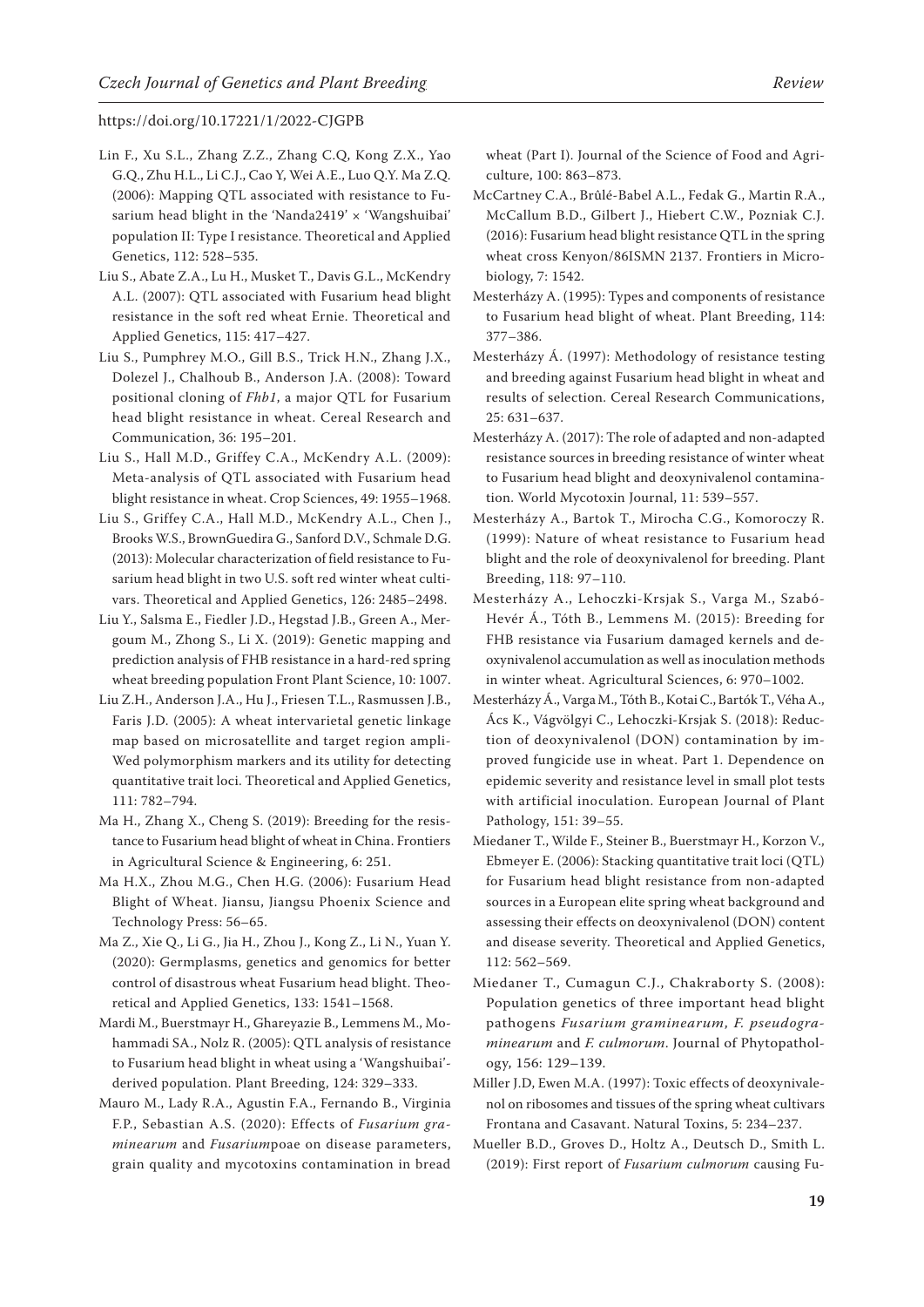sarium head blight of wheat in Wisconsin. Plant Disease, 102: 1028.

- Murphy J.P., Lyerly J.H., Acharya R., Page J., Ward B., Brown-Guedira G. (2019): Southern Uniform Winter Wheat Scab Nursery. Available at: https://scabusa.org/ publications.
- Oliver R.E., Stack, R.W., Miller J.D., Cai X. (2007): Reaction of wild emmer wheat accessions to Fusarium head blight. Crop Science, 47: 893–899.
- Oliver R.E., Cai X., Friesen T.L., Halley S., Stack R.W., Xu S.S. (2008): Evaluation of Fusarium head blight resistance in tetraploid wheat (*Triticum turgidum* L.). Crop Science, 48: 213–222.
- Paillard S., Schnurbusch T., Tiwari R., Messmer M., Winzeler M., Keller B., Schachermayr G. (2004): QTL analysis of resistance to Fusarium head blight in Swiss winter wheat (*Triticum aestivum* L.). Theoretical and Applied Genetics, 109: 323–332.
- Palazzini J., Fumero V., Yerkovich N., Barros G., Cuniberti M., Chulze S. (2015): Correlation between *Fusarium graminearum* and deoxynivalenol during the 2012/13 wheat Fusarium head blight outbreak in Argentina. Cereal Research Communication, 43: 627–637.
- Patton-Ozkurt J., Cowger C., Brown-Guedira G. (2009): Post-anthesis moisture increased Fusarium head blight and deoxynivalenol levels in North Carolina winter wheat. Phytopathology, 99: 320–327.
- Perochon A., Jianguang J., Kahla A., Arunachalam C., Scofeld S.R., Bowden S., Wallington E., Fiona M.D. (2015): TaFROG encodes a Pooideae orphan protein that interacts with SnRK1 and enhances resistance to the mycotoxigenic fungus *Fusarium graminearum*. Plant Physiology, 169: 2895–2906.
- Petersen S., Lyerly J.H., Maloney P.V., Brown-Guedira G., Cowger C., Costa J.M. (2016): Mapping of Fusarium head blight resistance quantitative trait loci in winter wheat cultivar NC-Neuse. Crop Sciences, 56: 1473–1483.
- Pritsch C., Vance C.P., Bushnell W.R., Somers D.A., Hohn T.M., Muehlbauer G.J. (2016): Systemic expression of defense response genes in wheat spikes as a response to *Fusarium graminearum* infection. Physiology and Molecular Plant Pathology, 58: 1–12.
- Qi L.L., Pumphrey M.O., Friebe B., Chen P.D., Gill B.S. (2008): Molecular cytogenetic characterization of alien introgressions with gene *Fhb3* for resistance to Fusarium head blight disease of wheat. Theoretical and Applied Genetics, 117: 1155–1166.
- Qiu Y.L., He Q.H., Xu Y., Bhunia A.K., Tu Z., Chen B., Liu Y.Y. (2015): Deoxynivalenol mimic nanobody isolated from a naive phage display nanobody library and its application in immunoassay. Analytica Chimical Acta, 887: 201–208.
- Ran R., Wang C.H., Han Z., Wu A.B., Zhang D.B., Shi J.X. (2013): Determination of deoxynivalenol (DON) and its

derivatives: Current status of analytical methods. Food Control, 34: 138–148.

- Randhawa H.S., Asif M., Pozniak C., Clarke J.M., Graf R.J., Fox S.L., Umphreys G., Nox R., Pauw R.D., Asheesh K., Ingh S., Richard D.C., Pierre H.U., Dean S.P. (2013): Application of molecular markers to wheat breeding in Canada. Plant Breeding, 132: 458–471.
- Rawat N., Pumphrey M.O., Liu S., Zhang X., Tiwari V.K., Ando K., Trick H.N., Bockus W.W., Akhunov E., Akhunov E., Gill B. (2016): Wheat *Fhb1* encodes a chimeric lectin with agglutinin domains and a pore-forming toxin-like domain conferring resistance to Fusarium head blight. Nature Genetics, 48: 1576–1580.
- Reis E.M., Carmona M.A. (2013): Integrated disease management of Fusarium head blight. In: Alconada Magliano T., Chulze S. (eds.): Fusarium Head Blight in Latin America. Dordrecht, Springer: 159–173.
- Ren J., Wang Z., Du Z., Che M., Zhang Y., Quan W., Wang Y., Jiang X., Zhang Z. (2019): Detection and validation of a novel major QTL for resistance to Fusarium head blight from *Triticum aestivum* in the terminal region of chromosome 7DL. Theoretical and Applied Genetics, 132: 241–255.
- Rudd J.C., Horsley R.D., McKendry A.L., Elias E.M. (2001): Host plant resistance genes for Fusarium head blight: Sources, mechanisms, and utility in conventional breeding systems. Crop Science, 41: 620–627.
- Rutkoski J., Benson J., Jia Y., Brown-Guedira G., Jannink J.L. (2012): Evaluation of genomic prediction methods for Fusarium head blight resistance in wheat. Plant Genome, 5: 51–61.
- Schmale D.G., Bergstrom G.C. (2010): Fusarium Head Blight (FHB) or Scab. APSNET. The Plant Health Instructor. Available at https://www.apsnet.org/edcenter/intropp/ lessons/fungi/ascomycetes/Pages/Fusarium.aspx
- Schmolke M., Zimmermann G., Buerstmayr H., Schweizer G., Miedaner T., Korzun V., Hartl L., Ebmeyer E. (2005): Molecular mapping of Fusarium head blight resistance in the winter wheat population Dream/Lynx. Theoretical and Applied Genetics, 111: 747–756.
- Schweiger W., Steiner B., Ametz C., Siegwart G., Wiesenberger G., Berthiller F., Lemmens M., Jia H., Adam G., Gary J.M., David P.K., Buerstmayr H. (2013): Transcriptomic characterization of two major Fusarium resistance quantitative trait loci (QTLs), *Fhb1* and *Qfhs.ifa-5A*, identifies novel candidate genes. Molecular Plant Pathology, 14: 772–785.
- Shen X., Zhou M., Lu W., Ohm H. (2003): Detection of Fusarium head blight resistance QTL in a wheat population using bulked segregant analysis. Theoretical and Applied Genetics, 106: 1041–1047.
- Singh L., Anderson J., Chen J., Bikram S.G., Vijay K.T., Rawat N. (2019): Development and validation of a perfect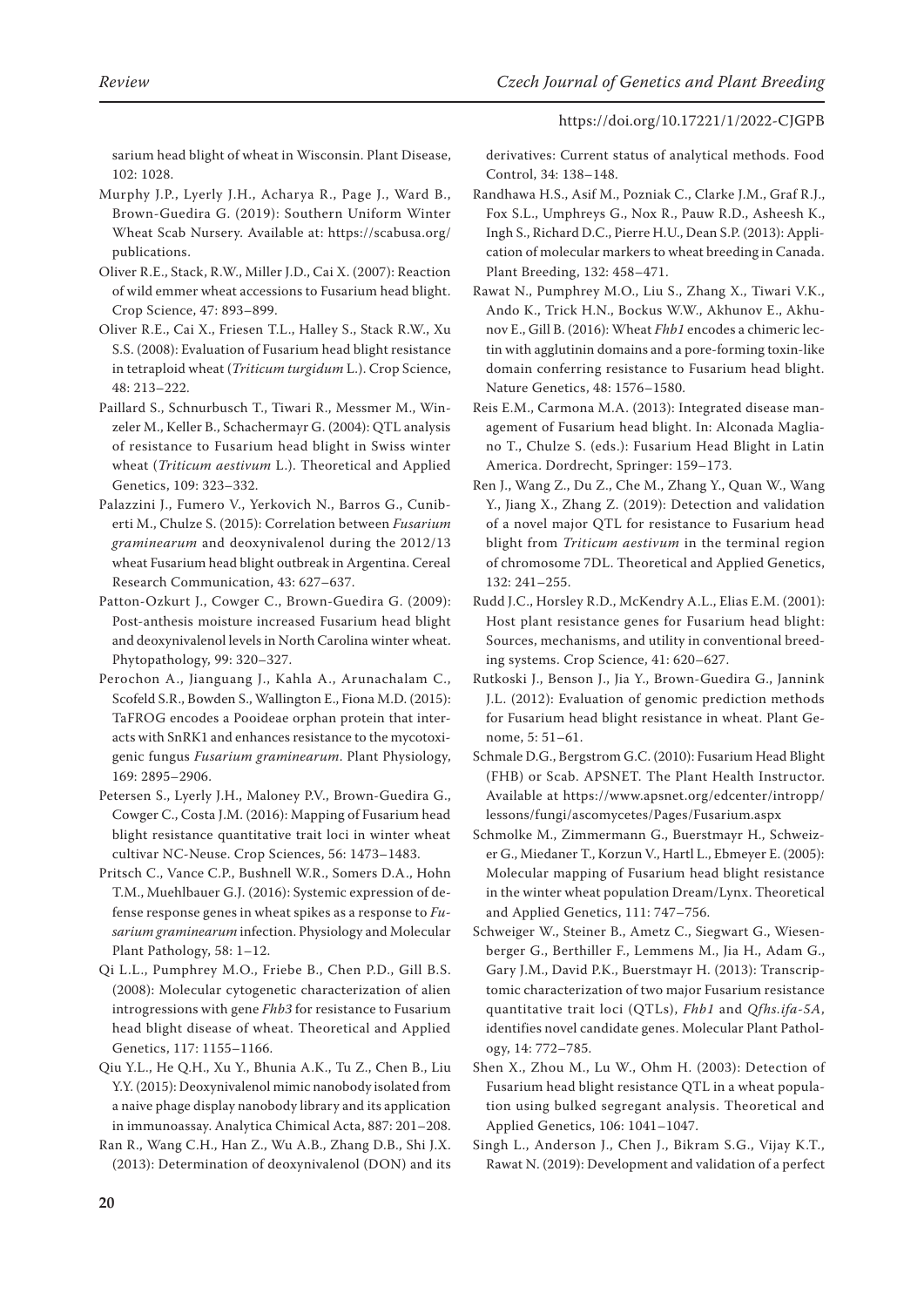KASP marker for Fusarium head blight resistance gene *Fhb1* in wheat. Plant Pathology Journal, 35: 200–207.

- Siranidou E., Kang Z., Buchenauer H. (2013): Studies on symptom development, phenolic compounds and morphological defence eesponses in wheat cultivars differing in resistance to Fusarium Head Blight. Journal of Phytopathology, 150: 200–208.
- Snijders C.H.A. (1990): Genetic-variation for resistance to Fusarium head blight in bread wheat. Euphytica, 50: 171–179.
- Snijders C.H.A., Van Eeuwijk F.A. (1991): Genotype × strain interactions for resistance to Fusarium head blight caused by *Fusarium culmorum* in winter wheat. Theoretical and Applied Genetics, 81: 239–244.
- Somers D.J., Fedak G., Savard M. (2003): Molecular mapping of novel genes controlling Fusarium head blight resistance and deoxynivalenol accumulation in spring wheat. Genome, 46: 555–564.
- Somers D.J., Isaac P., Edwards K. (2004): A high-density microsatellite consensus map for bread wheat (*Triticum aestivum* L.). Theoretical and Applied Genetics, 109: 1105–1114.
- Steiner B., Lemmens M., Griesser M., Scholz U., Schondelmaier J., Buerstmayr H. (2004): Molecular mapping of resistance to Fusarium head blight in the spring wheat cultivar Frontana. Theoretical and Applied Genetics, 109: 215–224.
- Steiner B., Buerstmayr M., Michel S., Schweiger W., Lemmens M., Buerstmayr H. (2017): Breeding strategies and advances in line selection for Fusarium head blight resistance in wheat. Tropical Plant Pathology, 42: 165–174.
- Steiner B., Michel S., Maccaferri M., Lemmens M., Tuberosa R., Buerstmayr H. (2019): Exploring and exploiting the genetic variation of Fusarium head blight resistance for genomic-assisted breeding in the elite durum wheat gene pool. Theoretical and Applied Genetics, 132: 969–988.
- Su Z., Jin S., Zhang D., Bai G. (2018): Development and validation of diagnostic markers for *Fhb1* region, a major QTL for Fusarium head blight resistance in wheat. Theoretical and Applied Genetics, 131: 2371–2380.
- Su Z., Bernardo A., Tian B., Chen H., Wang S., Ma H., Cai S., Liu D., Zhang D., Li T., Trick H., Amand P., Yu J., Zhang Z., Bai G. (2019): A deletion mutation in TaHRC confers *Fhb1* resistance to Fusarium head blight in wheat. Nature Genetics, 51: 1099–1105.
- Szabó-Hevér A., Lehoczki-Krsjak S., Varga M., Purnhauser L., Pauk J., Lantos C. Mesterházy A. (2014): Differential influence of QTL linked to Fusarium head blight, Fusarium damaged kernel, deoxynivalenol contents and associated morphological traits in a Frontana derived wheat population. Euphytica, 200: 9–26.
- Tang G., Chen A., Dawood D., Chen Y., Ma Z. (2020): Capping proteins regulate fungal development, DON-toxi-

some formation and virulence in *Fusarium graminearum*. Molecular Plant Pathology, 21: 1–15.

- van der Fels-Klerx H., Stratakou I. (2010): T-2 toxin and HT-2 toxin in grain and grain-based commodities in Europe: Occurrence, factors affecting occurrence, cooccurrence and toxicological effects. World Mycotoxin Journal, 3: 349–367.
- Venske E., Santos R.S., Farias D.R., Rother V., Maia L.C., Pegoraro C., Costa de Oliveira A. (2019): Meta-analysis of the QTL of Fusarium head blight resistance in bread wheat: Refining the Current Puzzle. Frontiers in Plant Sciences, 10: 727.
- Verges V.L., Lyerly J., Dong Y., Van Sanford D.A. (2020): Training population design with the use of regional Fusarium head blight nurseries to predict independent breeding lines for FHB traits. Frontiers in Plant Sciences, 11: 1–13.
- Verges V.L., Brown-Guedira G.L., Van Sanford D.A. (2021): Genome-wide association studies combined with genomic selection as a tool to increase Fusarium head blight resistance in wheat. Crop Breeding Genetics and Genomics, 3: e210007.
- Von der Ohe C. (2010): Effects of non-adapted quantitative trait loci (QTL) for Fusarium head blight resistance on European winter wheat and Fusarium isolates. [Ph.D. Thesis.] Stuttgart-Hohenheim, Hohnnium University.
- Waldron B.L., Moreno-Sevilla B., Anderson J.A., Stack R., Frohberg R.C. (1999): RFLP mapping of QTL for Fusarium head blight resistance in wheat. Crop Science, 39: 805–811.
- Walter S., Kahla A., Arunachalam C., Perochon A., Khan M.R., Scofeld S.R., Fiona M.D. (2015): A wheat ABC transporter contributes to both grain formation and mycotoxin tolerance. Journal of Experimental Biotechnology, 66: 2583–2593.
- Wan Y.F., Yen C., Yang J.L. (1987): Sources of resistance to head scab in *Triticum*. Journal of Euphytica, 94: 31–36.
- Wang H., Sun I., Ge W., Zhao L., Hou B., Wang K., Lyu Z., Chen L., Xu S., Guo J., Li M. (2020): Horizontal gene transfer of *Fhb7* from fungus underlies Fusarium head blight resistance in wheat. Science*,* 368: 6493.
- Wang L., Li Q., Liu Z., Surendra A., Pan Y., Li Y., Zaharia R., Ouellet T, Pierre R.F. (2018): Integrated transcriptome and hormone profiling highlight the role of multiple phytohormone pathways in wheat resistance against Fusarium head blight. PLoS ONE, 13: e207036.
- Weng Y.Q., Liu D.J. (1989): Morphology, scab resistance and cytogenetics of intergeneric hybrids of *Triticum aestivum* L. with *Roegneria* C. Koch (*Agropyron* species). Scentia Agricultura Singetia, 22: 1–12. (in Chinese with English abstract)
- Weng Y.Q., Wu L.F., Chen P.D., Liu D.J. (1995): Development of alien addition line of wheat with scab resistance